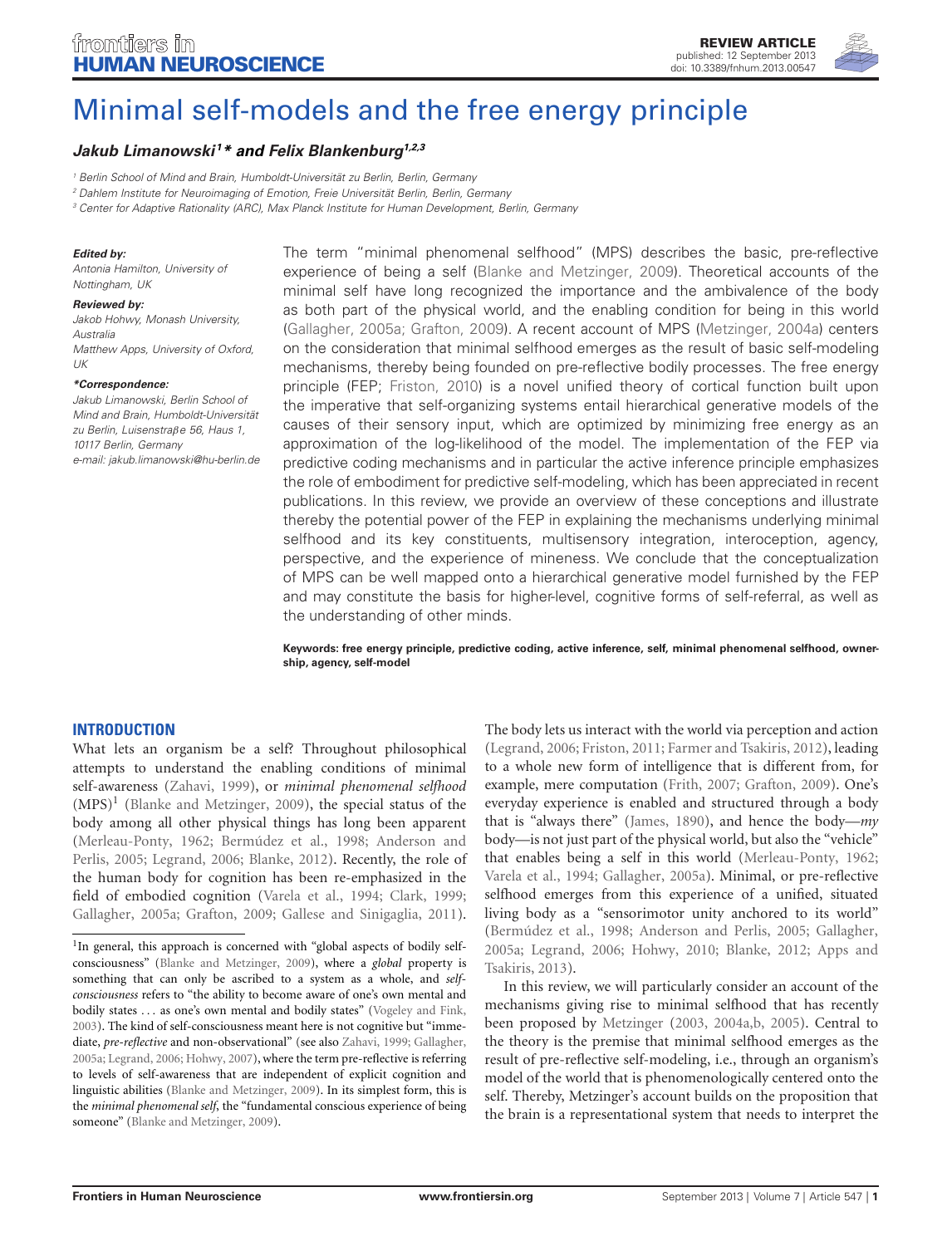world [\(Gallese and Metzinger](#page-10-12), [2003](#page-10-12)), and thus constructs and simulates a model in order to reduce ambiguity originating from the external world [\(Metzinger](#page-11-3), [2005](#page-11-3)). For this system-model to be successful, i.e., of adaptive value, "the self needs to be embedded [into](#page-10-13) [the](#page-10-13) [causal](#page-10-13) [network](#page-10-13) [of](#page-10-13) [the](#page-10-13) [physical](#page-10-13) [world"](#page-10-13) [\(](#page-10-13)Knoblich et al., [2003;](#page-10-13) [Metzinger](#page-10-2), [2004a](#page-10-2), [2005](#page-11-3)). The model thus also has to include as part of itself the physical body—"the part of the simulation that represents the system itself" [\(Edelman, 2008](#page-9-9), p. 419). [Metzinger](#page-10-2) [\(2004a\)](#page-10-2) emphasizes that this self-representation of the system is special in that it (i.e., the body) is the only representational structure that constantly generates and receives internal input via its different intero- and proprioceptive systems. Notably, a resulting structural property of the system-model is the spatiotemporal centeredness of the model onto a coherent phenomenal subject, described by Metzinger with the term *perspectivalness* [\(Metzinger, 2004a,](#page-10-2) [2005](#page-11-3); [Blanke and Metzinger](#page-9-0), [2009\)](#page-9-0). Throughout this review, we will return to this, and propose to understand it as an instance of "perspective taking", whereby the brain assigns the subjective, first-person perspective (1PP) to its self-model.

Following their emphasis of self-modeling mechanisms for minimal selfhood, Metzinger and colleagues [\(Knoblich et al.](#page-10-13), [2003\)](#page-10-13) have argued that an analysis of selfhood should focus on the underlying *functional* properties of the system, i.e., the brain. In this review, we will examine one promising candidate brain theory for this analysis: over the last years, a general theoretical account of cortical function based on the "free energy principle" (FEP) has been put forth by Friston [\(Friston et al.](#page-10-14), [2006;](#page-10-14) [Friston, 2009](#page-9-10), [2010;](#page-9-1) [Clark](#page-9-11), [2013\)](#page-9-11), based on the conclusive assumption that the brain entails hierarchical dynamical models to predict the causes of its sensory data [\(Hohwy](#page-10-6), [2007;](#page-10-6) [Frith, 2007](#page-10-7); [Friston and Kiebel](#page-10-15), [2009;](#page-10-15) [Bubic et al.](#page-9-12), [2010](#page-9-12)).

The key premise of the FEP is that self-organizing organisms have to resist the natural tendency to disorder that is implied by the second law of thermodynamics, i.e., they have to "maintain their states and form in the face of a constantly changing environment" [\(Friston, 2010\)](#page-9-1). Organisms do so by avoiding *surprise* associated with their sensory states [\(Friston et al., 2011,](#page-10-16) [2012](#page-10-17); [Friston,](#page-9-13) [2012a](#page-9-13)[,b\)](#page-10-18), which in turn will result in a (desired) state where the world is highly predictable. The FEP proposes that the brain infers the hidden causes of the environment via the inversion of hierarchical generative models that predict their sensory consequences [\(Friston, 2010;](#page-9-1) [Bastos et al., 2012\)](#page-9-14), with higher levels encoding increasingly abstract and information-integrating conceptions of the world [\(Fotopoulou, 2012;](#page-9-15) [Clark, 2013](#page-9-11)). Importantly, as biological organisms are embodied in the environment, the "worldmodel" of a self-organizing system also has to include the sensory appa[ratus \(the body\) of the organism](#page-10-17) [\(Friston](#page-10-18)[,](#page-10-17) [2012b](#page-10-18)[;](#page-10-17) Friston et al., [2012](#page-10-17); [Clark, 2013\)](#page-9-11). In agreement with the Good Regulator t[heorem](#page-10-17) [\(Conant and Ashby](#page-9-16)[,](#page-10-17) [1970](#page-9-16)[;](#page-10-17) [Edelman](#page-9-9)[,](#page-10-17) [2008](#page-9-9)[;](#page-10-17) Friston et al., [2012\)](#page-10-17), which states that every good regulator of a system will ultimately become a model of that system, the FEP thus proposes as a consequence of hierarchical predictive modeling that "I model myself as existing" [\(Friston, 2011,](#page-9-6) [2013b\)](#page-10-19). We will later highlight that this conforms nicely to accounts of minimal selfhood, whereby the self is perceived as a result of dynamic selfmodeling mechanisms [\(Metzinger, 2004a;](#page-10-2) [Hohwy](#page-10-6), [2007](#page-10-6)).

Conceptually, the FEP is based on the evaluation of the improbability of some sensory data under a hierarchical generative model, where the (model-conditional) improbability of the data is commonly referred to as *surprise* [\(Friston et al.](#page-10-14), [2006](#page-10-14); [Friston](#page-9-1), [2010,](#page-9-1) [2011\)](#page-9-6). The theory builds on *free energy* as an information-theoretical quantity on the upper bound of surprise that can be formally assessed [\(Friston et al.](#page-10-14), [2006](#page-10-14), [2012](#page-10-17); [Friston](#page-9-1), [2010](#page-9-1), [2011\)](#page-9-6). By minimizing free energy within a model, biological agents thus always also minimize surprise. In principle, this can be done in two ways: By changing the *predictions of the model* by means of perception, or by changing *what is predicted* by selectively sampling those sensations that confirm the model's predictions by means of action (a "systematic bias in input sampling", [Verschure et al.](#page-11-4), [2003;](#page-11-4) [Friston](#page-9-6), [2011\)](#page-9-6).

Minimizing surprise associated with sensory data by the inversion of the hierarchical generative model (and the dynamic optimization of its parameters) has been established as *predictive coding* [\(Srinivasan et al., 1982;](#page-11-5) [Mumford](#page-11-6), [1992](#page-11-6); [Rao and Ballard](#page-11-7), [1999](#page-11-7); [Friston, 2005a](#page-9-17); [Friston and Stephan](#page-10-20), [2007;](#page-10-20) [Kilner et al.](#page-10-21), [2007](#page-10-21); [Friston and Kiebel, 2009\)](#page-10-15). Thereby, the predictive coding scheme infers the hidden causes of its sensory input by minimizing the difference between the predictions about sensory data and the actual sensory data at any level of the model's hierarchy, which is encoded by the *prediction error* [\(Friston and Kiebel](#page-10-15), [2009](#page-10-15); [Bubic et al.](#page-9-12), [2010;](#page-9-12) [Friston](#page-9-1), [2010;](#page-9-1) [Brown and Brüne, 2012](#page-9-18); [Friston](#page-9-13), [2012a](#page-9-13)). Thus the *feedforward* signal is not the sensory information *per se*, but the associated prediction error that is passed up the hierarchy [\(Hohwy, 2012](#page-10-22); [Clark, 2013\)](#page-9-11), while the generative model's predictions are the *feedback* signal [\(Friston](#page-9-1), [2010](#page-9-1); [Bastos et al., 2012](#page-9-14); [Edwards et al., 2012](#page-9-19)). The second form of prediction error minimization via interaction with the environment is described under the *active inference* principle [\(Friston, 2012a](#page-9-13), [2013a](#page-10-23)). Reminiscent of "affordances", [Gibson's](#page-10-24) [\(1977\)](#page-10-24) famous description of the fact that the environment is "coperceived" depending on the perceiver's bodily endowment, active inference thus emphasizes the bi-directional role of embodiment such that "not only does the agent embody the environment but the environment embodies the agent" [\(Friston](#page-9-6), [2011](#page-9-6)). Interestingly, the computational assumptions of predictive coding are surprisingly well reflected by neuroanatomical organization of the cortex [\(Bastos et al.](#page-9-14), [2012;](#page-9-14) [Friston](#page-9-13), [2012a\)](#page-9-13), suggesting that neuronal populations indeed encode probabilities, i.e., uncertainty [\(Clark, 2013](#page-9-11)). In sum, predictive coding and active inference are neurobiologically plausible, "action-oriented" [\(Bastos et al.](#page-9-14), [2012](#page-9-14); [Clark, 2013\)](#page-9-11) implementations of free energy minimization [\(Friston, 2011](#page-9-6); [Bastos et al., 2012;](#page-9-14) [Friston](#page-9-13), [2012a;](#page-9-13) [Clark](#page-9-11), [2013](#page-9-11)).

In this review, we summarize recently formulated free energy accounts of key aspects of minimal selfhood: multisensory integration, interoception, agency, ownership or "mineness" of experience, the perspectivity of self-models and models of other selves. Common to these FEP applications is the focus on "self modeling" [\(Friston, 2012a\)](#page-9-13). We hence consider these approaches in the light of the proposal that the minimal self is the result of an ongoing predictive process within a generative model that is centered onto the organism [\(Metzinger](#page-10-2), [2004a;](#page-10-2) [Hohwy, 2007](#page-10-6); [Friston](#page-9-6), [2011](#page-9-6)).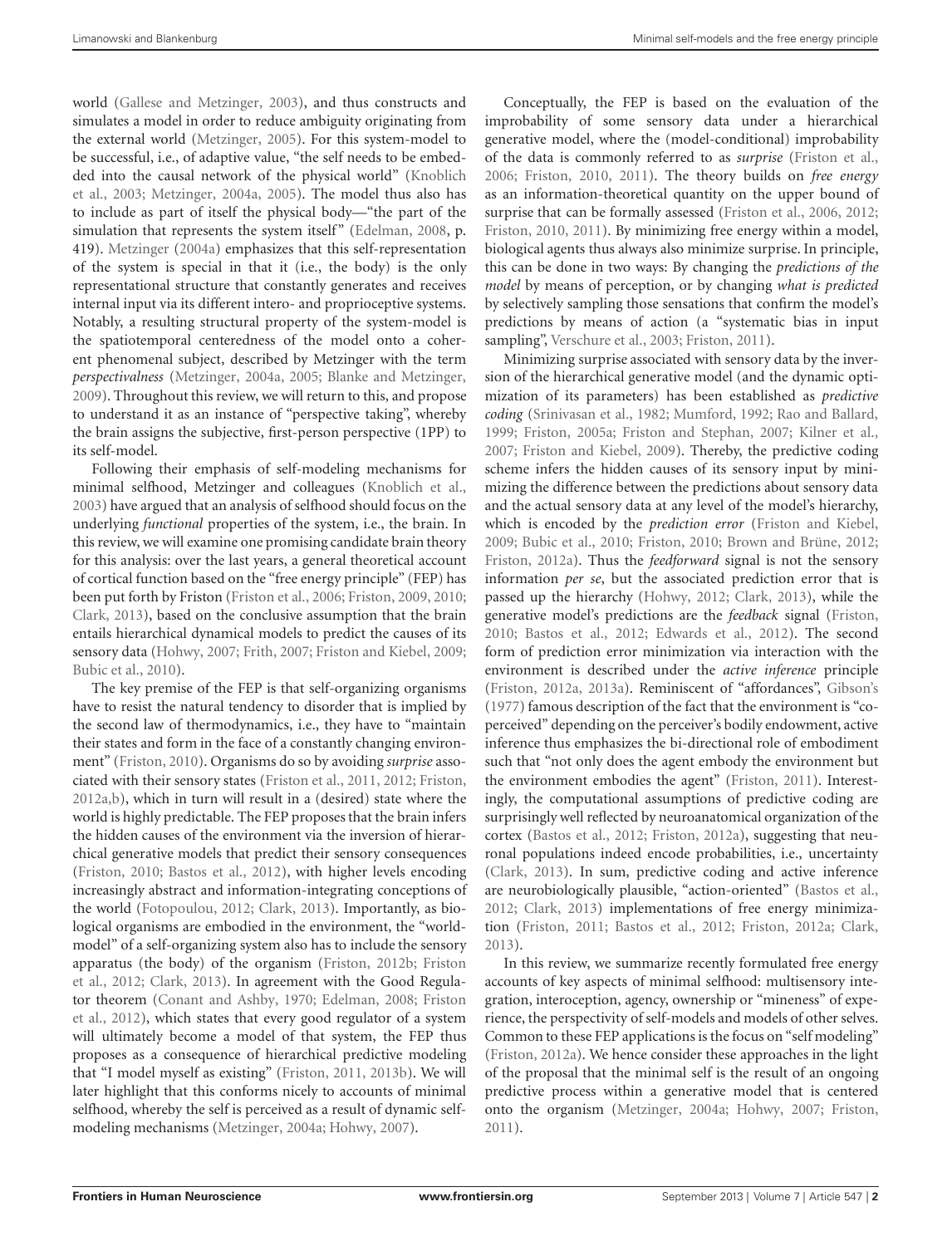# **ASPECTS OF THE MINIMAL SELF IN THE FREE ENERGY FRAMEWORK**

A number of publications have recently put forward the idea that (minimal) selfhood is based on the neurobiological implementation of hierarchical generative models in the brain [\(Hohwy](#page-10-6), [2007,](#page-10-6) [2010;](#page-10-9) [Seth et al.](#page-11-8), [2011](#page-11-8); [Fotopoulou, 2012;](#page-9-15) [Friston](#page-9-13), [2012a](#page-9-13)[,b;](#page-10-18) [Apps and Tsakiris](#page-9-8), [2013;](#page-9-8) [Clark](#page-9-11), [2013](#page-9-11)). In one sentence, these accounts propose to "understand the elusive sense of minimal self in terms of having internal models that successfully predict or match the sensory consequences of our own movement, our intentions in action, and our sensory input" [\(Hohwy, 2007\)](#page-10-6). In accordance with [Friston](#page-9-6) [\(2011](#page-9-6), [2012b,](#page-10-18) [2013b](#page-10-19)), who has already emphasized the fundamental, bi-directional role of embodiment in the FEP, these accounts also embrace the body as a central part of the self-model. The aspects of the minimal self that these approaches formalize in the FEP all follow as consequences from this embodied self-modeling [\(Metzinger, 2004a](#page-10-2); [Hohwy, 2007;](#page-10-6) [Friston](#page-9-6), [2011](#page-9-6)): The body predicts and integrates multisensory information in a way that no other physical object does [\(Hohwy](#page-10-6), [2007,](#page-10-6) [2010](#page-10-9); [Apps and Tsakiris, 2013](#page-9-8)), it is the only source of internally generated input [\(Seth et al.](#page-11-8), [2011;](#page-11-8) [Critchley and Seth](#page-9-20), [2012](#page-9-20)), it is crucial for interaction with the environment and a sense of agency [\(Kilner et al.](#page-10-21), [2007;](#page-10-21) [Frith](#page-10-7), [2007](#page-10-7); [Friston et al.](#page-10-16), [2011](#page-10-16)). From the phenomenological and spatiotemporal centeredness of experience onto the body [\(Friston](#page-9-6), [2011\)](#page-9-6) emerges the 1PP, and ultimately, the "mineness" of experience [\(Hohwy](#page-10-6), [2007](#page-10-6); Apps and Tsakiris, [2013\)](#page-9-8).

## **MULTISENSORY INTEGRATION**

A very important implication of the free energy framework is that sensory information is processed probabilistically, and thus it follows that the representation of the self is also probabilistic [\(Friston](#page-9-6), [2011](#page-9-6)). This conceptualization fits comfortably with [Metzinger'](#page-10-11)s [\(2004b\)](#page-10-11) theory, where the content of the self-model is probabilistic, i.e., it is "simply the best hypothesis about the current state of the system, given all constraints and information resources currently available" (see also [Hohwy, 2010;](#page-10-9) [Clark, 2013;](#page-9-11) [Friston](#page-10-19), [2013b\)](#page-10-19). However, sensory information is not *per se* specific to the self, which implies that there must be additional levels of information processing in which information is related to the self [\(Apps and Tsakiris](#page-9-8), [2013](#page-9-8)).

Previous accounts of bodily self-awareness, inspired by work on illusions of body ownership and related paradigms, have emphasized the role of multimodal, hierarchical cortical networks in processing self-related information [\(Hohwy](#page-10-6), [2007,](#page-10-6) [2010;](#page-10-9) [Tsakiris](#page-11-9), [2010](#page-11-9); [Petkova et al.](#page-11-10), [2011a](#page-11-10); [Blanke, 2012\)](#page-9-4). In a recent paper, [Apps and Tsakiris](#page-9-8) [\(2013](#page-9-8)) propose that hierarchical prediction error minimization can explain processes of self-recognition and self-representation: for the processing of information relating to the self, free energy minimization happens via the integration of various streams of surprise from unimodal sensory information in hierarchically higher multimodal areas, where information from any system can be used to "explain away" surprise in any other system [\(Hohwy](#page-10-9), [2010](#page-10-9); [Apps and Tsakiris](#page-9-8), [2013;](#page-9-8) [Clark](#page-9-11), [2013](#page-9-11)). This corresponds to the basic claim of predictive coding about crossmodal information processing, according to which hierarchically higher levels form amodal concepts that

generate multimodal predictions and prediction errors [\(Friston](#page-9-13), [2012a\)](#page-9-13). Following this logic, higher-level multisensory areas must predict input in multiple sensory modalities, which according to [Apps and Tsakiris](#page-9-8) [\(2013](#page-9-8)) implies "a high level representation (of self) that elaborates descending predictions to multiple unimodal systems" (see also [Clark, 2013;](#page-9-11) [Friston, 2013b\)](#page-10-19). This self-model can thus be seen as the most accurate, immediately available explanation of the bottom-up surprise from incoming multisensory information [\(Apps and Tsakiris](#page-9-8), [2013;](#page-9-8) thereby the model need not be "true", just a *sufficient* explanation of the sensory input, [Schwabe and Blanke](#page-11-11), [2008;](#page-11-11) [Hohwy and Paton](#page-10-25), [2010](#page-10-25); [Hohwy, 2012\)](#page-10-22). The predictive coding account suggests that, at the hierarchically highest level, such a self-model will encode, as model evidence, the evidence for the existence of the agent in the present form [\(Hohwy](#page-10-9), [2010;](#page-10-9) [Friston](#page-9-6), [2011](#page-9-6)).

A particularly intriguing example of how self-representation is constructed in a probabilistic way is the rubber hand illusion (RHI; [Botvinick and Cohen](#page-9-21), [1998\)](#page-9-21): observing a dummy hand being touched, while receiving synchronous tactile stimulation at the anatomically congruent location of one's real, hidden hand typically leads to an illusory experience of feeling the touch on the dummy hand [\(Botvinick and Cohen](#page-9-21), [1998;](#page-9-21) [Ehrsson et al., 2004](#page-9-22), [2005](#page-9-23); [Makin et al., 2008\)](#page-10-26). This usually results in a self-attribution, or "incorporation" [\(Holmes and Spence](#page-10-27), [2004\)](#page-10-27) of the fake hand as a part [of](#page-10-25) [one's](#page-10-25) [own](#page-10-25) [body](#page-10-25) [\(Tsakiris and Haggard](#page-11-12)[,](#page-10-25) [2005](#page-11-12)[;](#page-10-25) Hohwy and Paton, [2010;](#page-10-25) [Tsakiris](#page-11-9), [2010](#page-11-9); [Petkova et al., 2011a\)](#page-11-10). A number of behavioral measures such as a fear response to the dummy han[d being threatened](#page-9-25) [\(Armel and Ramachandran](#page-9-24)[,](#page-9-25) [2003](#page-9-24)[;](#page-9-25) Ehrsson et al., [2007\)](#page-9-25), or the mislocalization of one's real hand towards the location where the dummy hand is seen [\(Botvinick and Cohen](#page-9-21), [1998](#page-9-21); [Tsakiris and Haggard](#page-11-12), [2005](#page-11-12)), suggest that the brain indeed seems to treat the dummy hand as part of the body as a result of the multisensory stimulation (see [Tsakiris, 2010](#page-11-9), or [Blanke](#page-9-4), [2012](#page-9-4), for detailed reviews). Using virtual reality techniques, the RHI paradigm has been extended to induce an illusory selfidentification with a whole dummy body located at a different position in space [\(Ehrsson, 2007](#page-9-26); [Lenggenhager et al., 2007\)](#page-10-28). In those cases, participants exhibited a bias in judging their own spatial location towards the location where the dummy body was positioned in space, just as the mislocalization of the own hand during the RHI (see [Blanke, 2012](#page-9-4), for a review). These findings thus impressively demonstrate that perceived self-location can be manipulated with appropriate stimulation.

Generally, illusory percepts are well explained as a result of Bayes-optimal inference, i.e., arising from an interpretation of ambiguous sensory input under strong prior hypotheses [\(Friston](#page-9-27), [2005b](#page-9-27); [Brown and Friston, 2012](#page-9-28); [Apps and Tsakiris](#page-9-8), [2013;](#page-9-8) [Clark](#page-9-11), [2013](#page-9-11)). Correspondingly, a combination of bottom-up input and modulatory top-down factors has been suggested to drive illusory ownership of body parts as experienced during the RHI [\(de Vignemont et al.](#page-9-29)[,](#page-9-30) [2005;](#page-9-29) [Tsakiris and Haggard](#page-11-12)[,](#page-9-30) [2005](#page-11-12)[;](#page-9-30) de Preester and Tsakiris, [2009](#page-9-30); [Hohwy and Paton](#page-10-25), [2010](#page-10-25); [Tsakiris](#page-11-9), [2010](#page-11-9)). While congruent multisensory input seems crucial for the RHI [\(Botvinick and Cohen, 1998](#page-9-21); [Armel and Ramachandran](#page-9-24), [2003](#page-9-24); [Ehrsson et al., 2004,](#page-9-22) [2005;](#page-9-23) [Hohwy and Paton](#page-10-25), [2010](#page-10-25); [Petkova et al.](#page-11-10), [2011a\)](#page-11-10), there have been strong arguments for top-down "body representations" that define which objects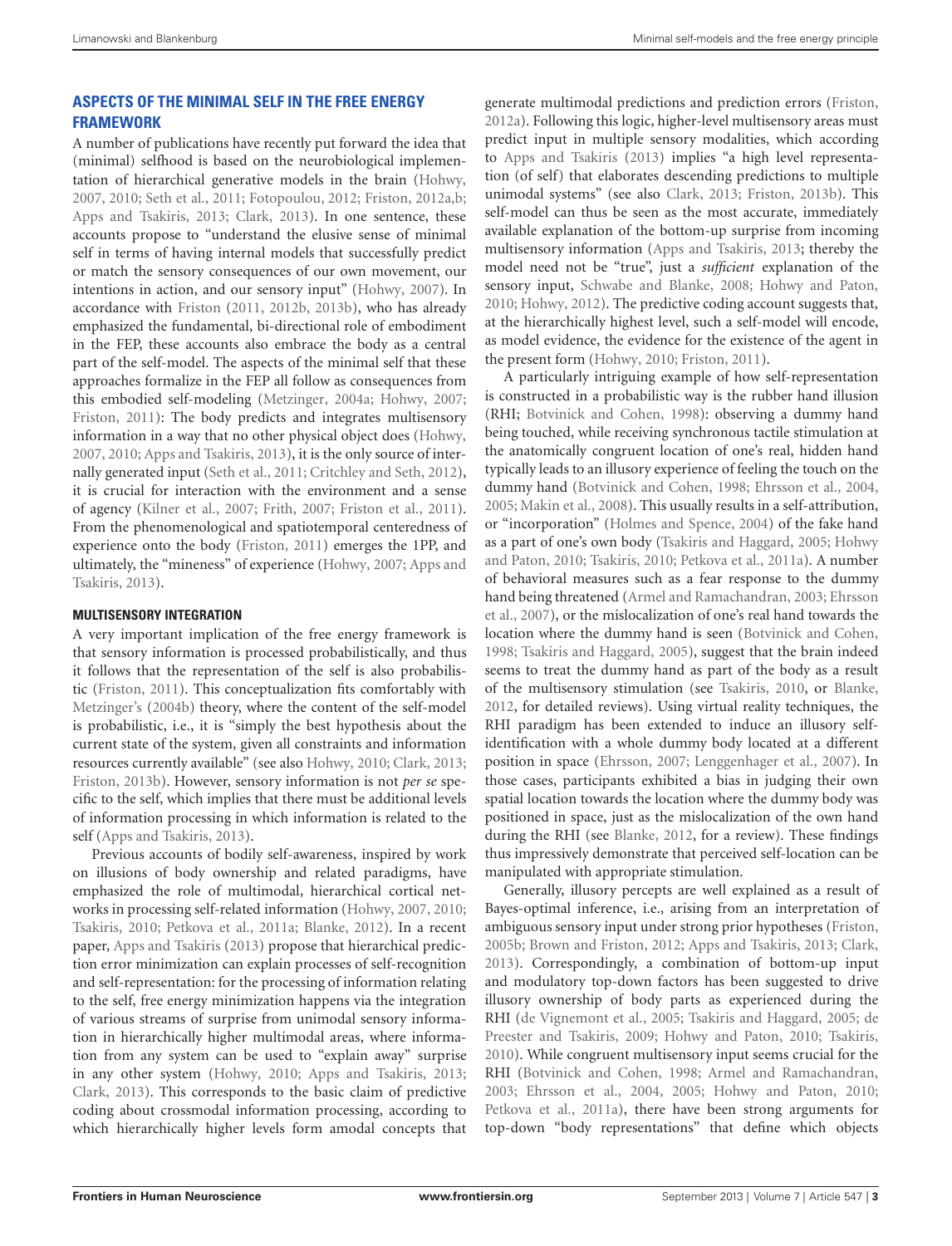(namely, only anatomically plausible hand-shaped objects, see e.g., [Tsakiris and Haggard](#page-11-12), [2005](#page-11-12)) can be incorporated during the RHI [\(de Vignemont et al., 2005;](#page-9-29) [IJsselsteijn et al.](#page-10-29), [2006;](#page-10-29) [Costantini and Haggard, 2007;](#page-9-31) [Tsakiris et al.](#page-11-13)[,](#page-9-30) [2007;](#page-11-13) de Preester and Tsakiris, [2009\)](#page-9-30). However, various inconsistent definitions of body representations may have lead to some confusion and thus prevented [the emergence of a unifying theoretical account \(](#page-9-32)de Vignemont, [2007](#page-9-32); [Longo et al., 2008](#page-10-30); [Apps and Tsakiris](#page-9-8), [2013](#page-9-8)).

As a solution to this problem, several authors have endorsed a predi[ctive coding approach](#page-9-8) [\(Hohwy](#page-10-6)[,](#page-9-8) [2007](#page-10-6)[,](#page-9-8) [2010](#page-10-9)[;](#page-9-8) Apps and Tsakiris, [2013](#page-9-8)). Consider that, under normal circumstances, observed touch on our skin is accompanied by a corresponding, temporally congruent tactile sensation—in predictive coding terms, the underlying generative model of our physical self predicts a somatosensory sensation when touch is about to occur on the body, because associations between events that have a high probability of predicting events in another system lead to the formation of beliefs, or priors on a hierarchically higher level [\(Apps and Tsakiris, 2013](#page-9-8)). Note that it are not *per se* the associations between different kinds of sensory input that are of importance here, but the parallel predictions of the generative model. Among all physical objects in the world, it is only our body that will evoke (i.e., predicts) this kind of multisensory sensation—congruence of multisensory input has (not surprisingly) been called "self-specifying" [\(Botvinick](#page-9-33), [2004\)](#page-9-33) and has been ascribed a crucial role in self-representation [\(Botvinick and Cohen](#page-9-21), [1998](#page-9-21); [Armel and Ramachandran](#page-9-24), [2003;](#page-9-24) [Ehrsson et al., 2005](#page-9-23); [Hohwy and Paton, 2010](#page-10-25)). Following this logic, during the RHI, surprise<sup>2</sup> or prediction error is evoked by the simultaneous occurrence of observed touch on an external object (the dummy hand) together with a somatosensory sensation, because such congruence is not predicted by the brain's initial generative model.

The predictive coding account suggests that, as stimuli can usuall[y be caused "in an infinite number of ways" \(](#page-9-28)Brown and Friston, [2012\)](#page-9-28), there are several competing explanations of the sensory input between which the brain needs to decide. In the case of the RHI, these are coded by the probabilities of the actual hand, or the dummy hand being "me" [\(Apps and Tsakiris](#page-9-8), [2013](#page-9-8)). One explanation, or model, of the sensory input is that vision and touch occur at different locations (the "true" model, [Hohwy](#page-10-9), [2010\)](#page-10-9). However, during the RHI, spatially distributed observed and felt touch are "bound together" by causal inference [\(Hohwy](#page-10-22), [2012\)](#page-10-22): this "false" model (that observed and felt touch occur at the same location, namely, one's own hand) is selected because it more successfully explains the incoming prediction error in favor of a unified self (see also [Schwabe and Blanke, 2008;](#page-11-11) [Hohwy](#page-10-9), [2010;](#page-10-9) [Hohwy and Paton, 2010\)](#page-10-25). This is a crucial point, because predictive coding is a "winner takes all" strategy [\(Hohwy, 2007](#page-10-6), [2010](#page-10-9)): there is always one model that has the lowest amount of free energy (the highest model evidence) among all possible models of the sensory input [\(Friston et al., 2012](#page-10-17); [Apps and Tsakiris](#page-9-8), [2013](#page-9-8); [Clark](#page-9-11), [2013](#page-9-11)), and this model is selected as the explanation for the world. This model does not have to be "true", just a better expl[anation of the sensory input than competing models \(](#page-10-17)Friston et al., [2012\)](#page-10-17). As minimizing surprise is the same as maximizing model-evidence (where model-evidence is evidence for the agent's existence), the agent, or self, in its present form will cease to exist if another model has to be chosen as a better explanation of sensory input [\(Hohwy](#page-10-9), [2010;](#page-10-9) [Friston](#page-9-6), [2011](#page-9-6)): "I" (i.e., the embodied model of the world) will only exist "iff (sic) I am a veridical model of my environment" [\(Friston, 2011\)](#page-9-6).

Applied to the RHI example, this means that if prediction error could not be explained away in this way, the system might have to dismiss its current self-model in favor of a better explanation of the input—which would result in the representation of a "disunified self" [\(Hohwy](#page-10-9), [2010\)](#page-10-9). The FEP states that, if prediction error can be explained away at lower levels, there is no need to adju[st higher-level representations](#page-9-8) [\(Friston](#page-9-13)[,](#page-9-8) [2012a](#page-9-13)[\).](#page-9-8) Apps and Tsakiris [\(2013\)](#page-9-8) propose that, as the prediction error is passed up the hierarchy during the RHI, it can be explained away at multimodal cortical nodes. Thereby "explaining away" means an updating of the generative model's predictions about the physical features of the self to minimize the overall level of surprise in the system. This results in a different posterior probabilistic representation of certain *features* of the self [\(Hohwy and Paton](#page-10-25), [2010](#page-10-25); [Apps and Tsakiris, 2013](#page-9-8)), however, without any necessity to change the actual generative self-*model* [\(Hohwy](#page-10-9), [2010\)](#page-10-9). Specifically, the dummy hand is now probabilistically more likely to be represented as part of one's body, which in turn is accompanied by a decrease in the probability that one's actual hand will be represented as "self". This manifests as a self-attribution of the dummy ha[nd, and a partial rejection of the real limb \(](#page-9-30)de Preester and Tsakiris, [2009](#page-9-30); [Tsakiris, 2010](#page-11-9)).

Indeed, there is compelling experimental evidence in support of such a probabilistic integration process underlying the RHI. For example, the mislocalization of one's real hand towards the location of the dummy hand is never absolute, but relative; participants usually judge the location of their hand several centimeters closer to [the dummy, but not at the same location \(](#page-11-12)Tsakiris and Haggard, [2005](#page-11-12)). [Lloyd](#page-10-31) [\(2007\)](#page-10-31) showed that the RHI gradually decreases with increasing distance between the own and the dummy hand. Furthermore, a drop in skin temperature of the stim[ulated real hand was found to accompany the RHI \(](#page-11-14)Moseley et al., [2008](#page-11-14)), which has been interpreted as evidence for top-down regulations of autonomic control and interoceptive prediction erro[r](#page-11-8) [minimization](#page-11-8) [during](#page-11-8) [the](#page-11-8) [RHI](#page-11-8) [\(Moseley et al.](#page-11-14)[,](#page-11-8) [2008](#page-11-14)[;](#page-11-8) Seth et al., [2011;](#page-11-8) [Suzuki et al.](#page-11-15), [2013\)](#page-11-15). Also, after the illusion, the dummy hand is frequently perceived as more similar to one's real hand [\(Longo et al.](#page-10-32), [2009](#page-10-32)). These findings suggest that in fact, explaining away prediction error from ambiguous multisensory stimulation may lead [to changes in the encoded features of the self \(](#page-10-25)Hohwy and Paton, [2010](#page-10-25)).

The idea of a probabilistic self-representation in the brain benefits from the fact that the free energy account is relatively

<span id="page-3-0"></span><sup>&</sup>lt;sup>2</sup>Although the illusory experience of feeling the touch on the dummy hand is certainly surprising, one has to distinguish this cognitive surprise of the agent from "surprise" on a neurobiological level ("surprisal", see [Clark, 2013\)](#page-9-11), as defined by prediction error. In fact, here these two notions may be somewhat opposing: the dummy hand is accepted as a part of one's body as a result of successfully *explaining away* the surprise evoked by the ambiguous multisensory stimulation [\(Hohwy](#page-10-9), [2010;](#page-10-9) [Hohwy and Paton](#page-10-25), [2010\)](#page-10-25). However, the agent experiences exactly this state—owning a lifeless dummy hand—as surprising.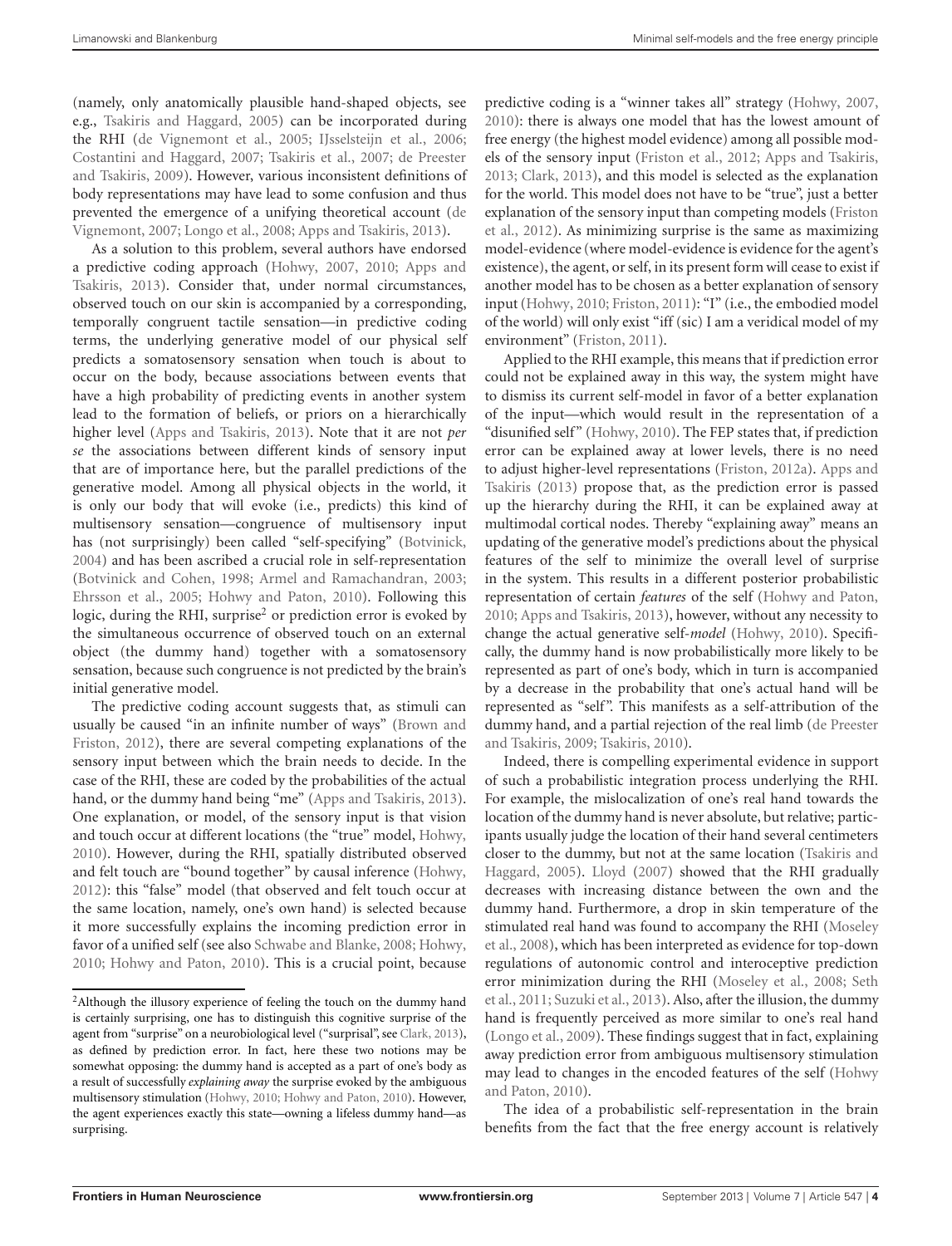unconstrained and thus not as heavily dependent on conceptual assumptions as other theories [\(Hohwy](#page-10-6), [2007,](#page-10-6) [2010;](#page-10-9) [Friston](#page-9-34), [2008;](#page-9-34) [Friston and Kiebel](#page-10-15), [2009](#page-10-15); [Friston et al.](#page-10-17), [2012\)](#page-10-17). Thus the FEP does not need to treat information relating to the self as a distinct class of information [\(Apps and Tsakiris](#page-9-8), [2013](#page-9-8)), because it is concerned with information flow and system structure. For example, the matching of sensory predictions based on corollary discharge with actual sensory input has been previously proposed as a basis for self-awareness (see [Gallagher](#page-10-33), [2000](#page-10-33); [Brown et al.](#page-9-35), [2013](#page-9-35)). In the free energy account, however, self-awareness is not restricted to the integration of sensorimotor efference and re-afference. Rather, *any* type of sensory information can be integrated within a multimodal, abstract representation of the self, and explain away surprise in another system [\(Apps and Tsakiris, 2013](#page-9-8)). The RHI example demonstrates that, as claimed by the FEP [\(Friston](#page-9-13), [2012a\)](#page-9-13), if prediction error can be explained away in the periphery (e.g., adjusting the encoded location of one's real hand), there is no need to adjust higher-level representations (the unified selfmodel). The FEP is thus a parsimonious, and hence inherently flexible, formal description of how multisensory information integration underpins minimal forms of self-awareness [\(Hohwy](#page-10-9), [2010;](#page-10-9) [Blanke, 2012](#page-9-4)).

# **INTEROCEPTION**

A special case of information that the self-model receives is input from interoceptive senses: within the world-model, the (own) body is special among all physical objects in that it constantly receives a "background buzz" of somatosensory input, including input from somato-visceral and mechanoreceptors, and higherlevel feeling states [\(Metzinger](#page-10-2), [2004a](#page-10-2), [2005;](#page-11-3) see [Friston, 2011](#page-9-6)). Acknowledging the importance of interoception, recent work by Seth [\(Critchley and Seth, 2012;](#page-9-20) [Seth et al., 2011](#page-11-8); [Suzuki et al.](#page-11-15), [2013\)](#page-11-15) has promoted interoceptive prediction error minimization as a mechanism for self-representation. Specifically, Seth et al. provide a predictive coding account of "presence", where presence means the subjective experience of being in the here and now (see [Metzinger](#page-10-2), [2004a](#page-10-2)). Presence is hence a structural property of conscious experience [\(Seth](#page-11-16), [2009\)](#page-11-16) that is transparent in the sense that [Metzinger](#page-10-10) [\(2003](#page-10-10)) uses the term [\(Seth et al.](#page-11-8), [2011](#page-11-8)). According to [Seth et al.](#page-11-8) [\(2011](#page-11-8)), interoceptive predictions arise from autonomic control signals and sensory inputs evoked by motor control signals. The generative model of the causes of interoceptive input gives rise to "interoceptive self-representations" and "emotional feeling states" [\(Suzuki et al., 2013\)](#page-11-15). Presence results as the successful suppression of the associated prediction error [\(Seth et al.](#page-11-8), [2011\)](#page-11-8), more specifically, "self-consciousness is grounded on the feeling states that emerge from interaction of inte[roceptive](#page-9-20) [predictions](#page-9-20) [and](#page-9-20) [prediction](#page-9-20) [errors"](#page-9-20) [\(](#page-9-20)Critchley and Seth[,](#page-9-36) [2012](#page-9-20)[\). The emphasis on subjective feeling states \(](#page-9-36)Critchley et al., [2004](#page-9-36); [Seth et al.](#page-11-8), [2011](#page-11-8)) as a key component of interoceptive predictive coding links this account to emotion frameworks like the somatic marker hypothesis [\(Damasio](#page-9-37), [1999](#page-9-37); [Bechara et al.](#page-9-38), [2000\)](#page-9-38).

Half a century ago, [Schachter and Singer](#page-11-17) [\(1962](#page-11-17)) showed that people seek explanations for their bodily sensations after having becom[e aware of them. Reversing this argument,](#page-11-18) Pennebaker and Skelton [\(1981\)](#page-11-18) showed that the perception of bodily sensations

depended on the hypotheses held by the participants, and was thus not different from the processing of any other ambiguous information. More recently, [Moseley et al.](#page-11-14) [\(2008](#page-11-14)) found that the RHI led to a cooling of participants' real hand (and only the hand affected by the illusion), and concluded that there is a causal link between self-awareness and homeostatic regulation, where bodily self-awareness regulates physiological processing in a top-down manner. In accordance with these results, the FEP indicates that interoceptive predictions are "one—among many—of multimodal predictions that emanate from high-level hypo[theses about our embodied state."](#page-11-15) [\(Friston](#page-10-19)[,](#page-11-15) [2013b](#page-10-19)[;](#page-11-15) Suzuki et al., [2013\)](#page-11-15). Interestingly, as we will see later (see *Modeling Others*), these predictions can also be used to model others' internal states [\(Bernhardt and Singer](#page-9-39), [2012](#page-9-39)). In sum, although predictive coding accounts of interoception still need detailed work, the corresponding emphasis of interoceptive signals by predictive coding [\(Seth et al., 2011](#page-11-8)) and philosophical [\(Metzinger](#page-10-2), [2004a\)](#page-10-2) accounts of the self promises many insightful studies to come.

# **ACTION AND AGENCY**

Agency as a "sense of initiative" [\(Edelman, 2008\)](#page-9-9) has been emphasized as a key component of MPS [\(Gallagher](#page-10-33), [2000](#page-10-33); [Metzinger](#page-10-2), [2004a;](#page-10-2) [Frith](#page-10-7), [2007](#page-10-7)). Distinguishing between self-initiated actions and actions of other organisms is crucial for being a self. The importance of the motor system in the brain's ontology (interpretation) of the world [\(Gallese and Metzinger](#page-10-12), [2003](#page-10-12)) has been promoted by forward models of agency based on corollary discharge [\(Blakemore et al.](#page-9-40), [2002](#page-9-40); [Gallagher](#page-10-0), [2005a;](#page-10-0) [Frith](#page-10-34), [2012\)](#page-10-34), which have also been applied to describe disturbances of agency resulting from a failure of these mechanisms [\(Gallagher, 2000\)](#page-10-33). Advancing on these accounts, action and the phenomenology of agency have both been accounted for in terms of hierarchical generative models [\(Hohwy](#page-10-6), [2007](#page-10-6)).

The active inference principle is of central importance in the [FEP](#page-10-21) [\(Friston and Stephan](#page-10-20)[,](#page-10-21) [2007](#page-10-20)[;](#page-10-21) [Hohwy](#page-10-6)[,](#page-10-21) [2007](#page-10-6)[,](#page-10-21) [2010](#page-10-9)[;](#page-10-21) Kilner et al., [2007](#page-10-21); [Brown et al.](#page-9-35), [2013](#page-9-35); [Friston, 2013a\)](#page-10-23): action changes the sensory input of an organism so that it better corresponds to the current generative model, without having to revise the model parameters [\(Friston and Stephan](#page-10-20), [2007;](#page-10-20) [Hohwy](#page-10-9), [2010\)](#page-10-9). This validation of the current generative system-model is a confirmation of the agent's existence [\(Friston](#page-9-6), [2011](#page-9-6)). However, for active inference to be feasible, the agent has to be able to predict which actions will lead to a better confirmation of its predictions. [Friston](#page-10-18) [\(2012b](#page-10-18)) thus states that "implicit in a model of sampling is a representation or *sense of agency"*, since the effects of selective sampling of sensations as through active inference have to be known—modeled—as well. Thus, by selectively sampling sensations so that they confirm the model's predictions, action is a form of "reality testing" [\(Hohwy, 2007\)](#page-10-6). For instance, consider that the induction of illusory limb or body ownership via multisensory stimulation (like in the RHI) only works because this kind of active inference is suppressed. $3$  If allowed, participants would

<span id="page-4-0"></span><sup>&</sup>lt;sup>3</sup>But, as pointed out by [Hohwy](#page-10-6) [\(2007](#page-10-6), [2010\)](#page-10-9), active inference is still happening at a more subtle level, as participants focus their attention on the rubber hand to detect potential mismatches of observed and felt touch.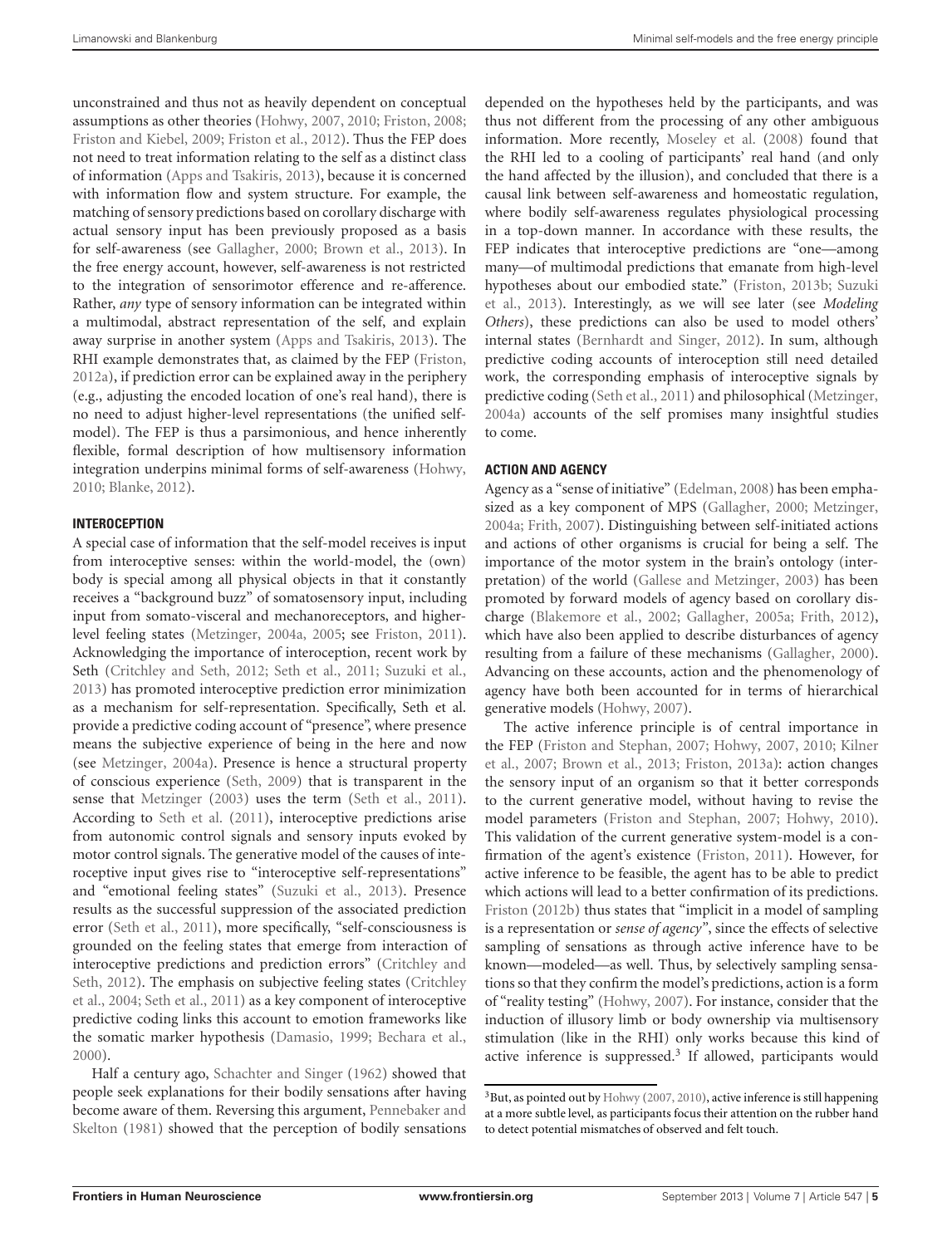probably instantaneously move their hand to *test* whether the rubber hand moves as well. The illusion will be immediately abolished once participants see that the rubber hand does not mov[e according to their intentions](#page-11-19) [\(IJsselsteijn et al.](#page-10-29)[,](#page-11-19) [2006](#page-10-29)[;](#page-11-19) Slater et al., [2009;](#page-11-19) [Maselli and Slater](#page-10-35), [2013](#page-10-35)), because now there is a clear mismatch between predicted and actual sensory outcome, which cannot be explained away.

It is noteworthy that failures in basic inference mechanisms are a likely cause of many symptoms connected to a disturbed sense of agency [\(Gallagher](#page-10-33), [2000](#page-10-33); [Frith](#page-10-7), [2007\)](#page-10-7). As stated by the FEP, probabilistic inference under uncertainty underlies all perception, and it thus seems reasonable to explain abnormal experiences in the same framework [\(Fletcher and Frith, 2008;](#page-9-41) [Hohwy, 2013\)](#page-10-36). Predictive coding schemes and Bayesian inference have been successfully applied to explain symptoms like delusion formation [\(Fletcher and Frith, 2008;](#page-9-41) [Hohwy](#page-10-36), [2013\)](#page-10-36) or failures in sensory attenuation occurring in schizophrenia [\(Brown et al.](#page-9-35), [2013\)](#page-9-35), hysteria or functional symptoms [\(Edwards et al., 2012](#page-9-19)), out-of-body experiences [\(Schwabe and Blanke](#page-11-11), [2008\)](#page-11-11), and depersonalization [\(Seth et al., 2011\)](#page-11-8). In many of these cases, basic mechanisms of active inference fail [\(Brown et al., 2013\)](#page-9-35), but it is not yet clear whether these symptoms can be explained by failures at low levels alone, or rather by a failure of mechanisms across the hierarchy [\(Fletcher and Frith, 2008\)](#page-9-41). For instance, a noisy prediction error signal has been suggested as the cause for positive symptoms in schizophrenia [\(Fletcher and Frith](#page-9-41), [2008](#page-9-41)), while delusions are seen as the result of false inference "at a conceptual level" [\(Brown et al., 2013](#page-9-35)), which may be characterized by a "lack of independent sources of evidence for reality testing" [\(Hohwy](#page-10-36), [2013\)](#page-10-36).

In conclusion, action and agency are of fundamental importance for the experience of normal minimal selfhood. However, although a sense of agency [\(Gallagher](#page-10-33), [2000](#page-10-33)) is sufficient for MPS, it [may not be the most basal constituent \(](#page-9-0)Blanke and Metzinger, [2009\)](#page-9-0). What matters is that I experience the action as *mine* [\(Gallagher](#page-10-33), [2000\)](#page-10-33), which brings us to the most important aspect of the generative self-model: the experience of "mineness" [\(Hohwy](#page-10-6), [2007\)](#page-10-6).

## **MINENESS**

The phenomenal experience of "mineness" is a key property of MPS [\(Metzinger](#page-10-2), [2004a](#page-10-2)). The idea that the living body is experienced as mine ("owned") can be traced back to early phenomenologists like Merleau-Ponty or Husserl (see [Gallagher](#page-10-37), [1986,](#page-10-37) [2009](#page-10-38)[\). It has been claimed that this "self-ownership" \(](#page-10-33)Gallagher, [2000](#page-10-33)) is the most fundamental sense of phenomenal selfhood [\(Aspell et al.](#page-9-42), [2009](#page-9-42); [Blanke and Metzinger](#page-9-0), [2009\)](#page-9-0). Similarly, [Hohwy](#page-10-6) [\(2007](#page-10-6)) equates experienced mineness of actions and perceptions with the experience of a minimal self.

In [Hohwy](#page-10-6)'s [\(2007\)](#page-10-6) FEP account of the self, mineness is a general phenomenon, resulting from successful predictions of actions and perceptions. It is hereby important to keep in mind that pred[iction is more than mere anticipation](#page-9-12) [\(Hohwy](#page-10-6)[,](#page-9-12) [2007;](#page-10-6) Bubic et al., [2010](#page-9-12)), but describes predictive *modeling* as a fundamental principle of the brain, and that what is informative in predictive coding is the prediction *error*. Following [Hohwy'](#page-10-6)s [\(2007](#page-10-6)) logic, phenomenal selfhood thus arises as a consequence of successfully having predicted incoming sensory input across the hierarchy of the self-model. Within predictive coding, prediction error is not explained away post-hoc, but constantly, and across all levels of the model [\(Friston](#page-9-13), [2012a\)](#page-9-13). Thus mineness is always *implicit* in the flow of information within the hierarchical generative selfmodel, and can correspondingly be experienced for actions and perceptions in the same way (note how once again the FEP is simple in its assumptions). Crucially, this means that the minimal self is the result of an ongoing, dynamic process, not a static representation. In this account, mineness is thus situated in a spatio*temporal* reference frame (see [Metzinger, 2004a;](#page-10-2) [Hohwy](#page-10-6), [2007](#page-10-6)), where prediction introduces the temporal component of "being already familiar" with the predicted input [\(Hohwy, 2007](#page-10-6); see [Kiebel et al., 2008](#page-10-39); [Bubic et al., 2010](#page-9-12)).

Perhaps a good example for this construction of temporally extended phenomenal experience from predictive processes is the classical concept of a *body schema* [\(Head and Holmes, 1911–1912](#page-10-40); [Merleau-Ponty](#page-10-3), [1962\)](#page-10-3). The body schema describes the dynamic organization of sensorimotor processes subserving motor and postural functions in a form of "embodied memory" that ultimately presents the body for action [\(Gallagher](#page-10-38), [2009](#page-10-38)). These processes are pre-reflective, operating "below the level of selfreferential intentionality" [\(Gallagher and Cole, 1995](#page-10-41)), and thus the body schema is not a static representation [\(Gallagher, 2005a\)](#page-10-0). But note that the body schema defines the range of possible actions that my body can perform, while being "charged" with what has happened before (see [Gallagher](#page-10-38), [2009,](#page-10-38) for a nice review). In the hierarchical generative self-model, the body schema might thus be pictured as encoded by a structure of predictions (e.g., of self-location and proprioception).

In conclusion, the following picture seems to emerge from the reviewed literature: the FEP is capable of describing the functional regularities of the brain's "ontology" [\(Gallese and Metzinger](#page-10-12), [2003](#page-10-12)), such as the prediction and integration of intero- and exteroc[eptive signals](#page-9-8) [\(Hohwy](#page-10-9)[,](#page-9-8) [2010](#page-10-9)[;](#page-9-8) [Seth et al.](#page-11-8)[,](#page-9-8) [2011](#page-11-8)[;](#page-9-8) Apps and Tsakiris, [2013](#page-9-8)), the importance of action and agency [\(Gallagher](#page-10-33), [2000](#page-10-33); [Hohwy](#page-10-6), [2007](#page-10-6); [Friston](#page-9-13), [2012a](#page-9-13)), and the mineness of experience [\(Hohwy, 2007](#page-10-6), [2010\)](#page-10-9). In agreement with the Good Regulator theorem [\(Conant and Ashby, 1970](#page-9-16); [Edelman, 2008](#page-9-9); [Friston et al.](#page-10-17), [2012](#page-10-17)), which states that every good regulator of a system will ultimately become a model of that system, both the FEP and the philosophical account of minimal selfhood agree that the agent *is* the current embodied model of the world [\(Metzinger](#page-10-2), [2004a](#page-10-2); [Hohwy](#page-10-6), [2007](#page-10-6); [Friston, 2011](#page-9-6)).

## **THE PERSPECTIVITY OF THE SELF-MODEL**

In accordance with the FEP, the phenomenal self-model (PSM) theory views selves as processes, not objects. Accordingly, the self is perceived *because* systems with a PSM constantly assume, or model, their own existence as a coherent entity [\(Metzinger, 2004a](#page-10-2); [Blanke and Metzinger, 2009](#page-9-0)). However, to assume that there is a perceiver is a fallacy ("no such things as selves exist in the world", [Metzinger, 2005\)](#page-11-3). Rather, a conscious self is a result of the system's identification with its self-model ("you *are* the content of your PSM", [Metzinger, 2005\)](#page-11-3).

This self-identification is possible because the "attentional unavailability of earlier processing stages in the brain for intro-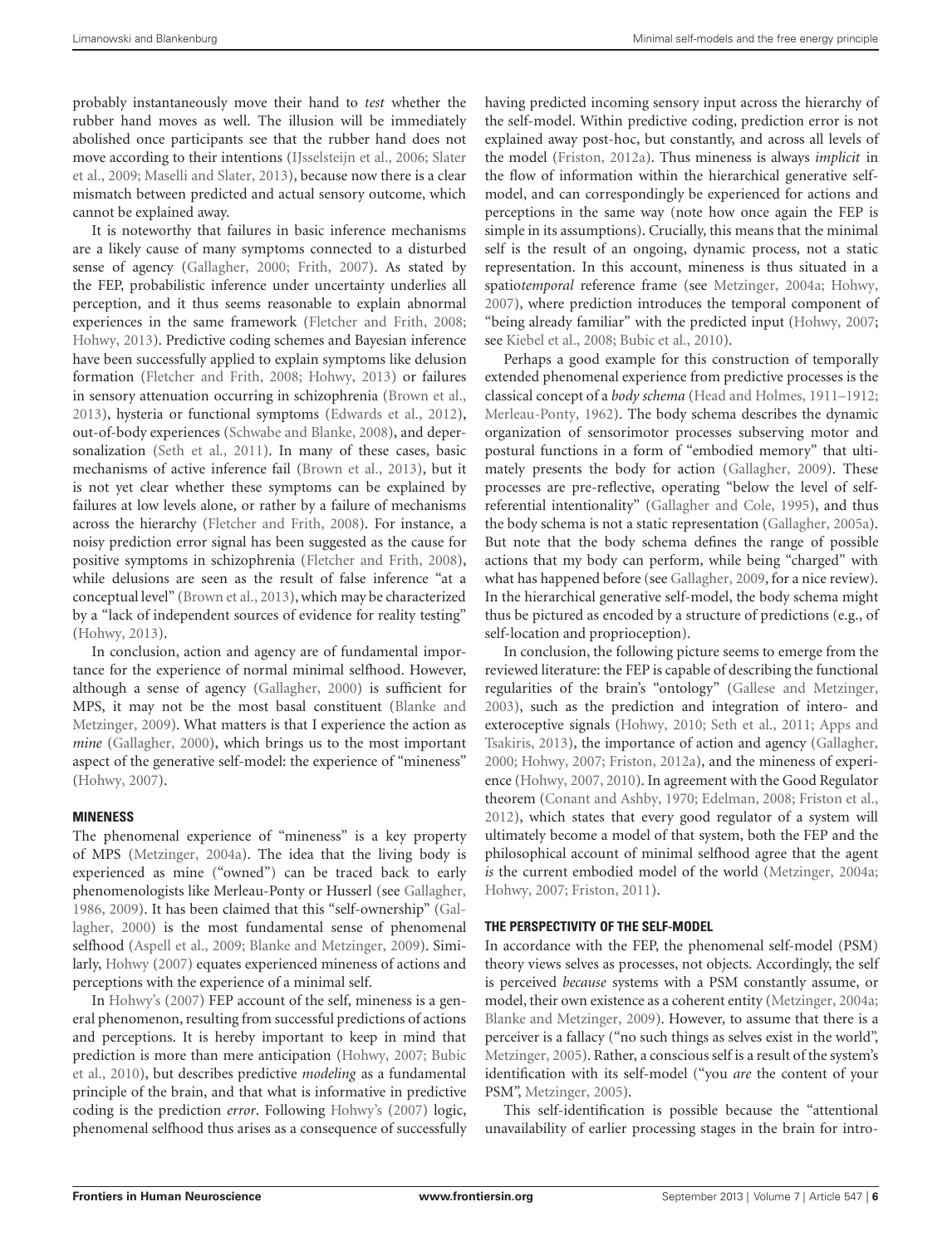spection" [\(Metzinger](#page-10-10), [2003](#page-10-10), [2005](#page-11-3)) leads to a gradually increasing *transparency* of higher-level phenomenal states. Transparency thus describes the fact that only the contents of phenomenal states, not their underlying mechanisms, are introspectively accessible to the subject of experience [\(Metzinger](#page-10-10), [2003](#page-10-10), [2004a\)](#page-10-2). Interestingly, it has been proposed that the cognitive impenetrability of predictive coding mechanisms can be explained by the fact that hierarchically higher levels predict on longer timescales, and mor[e abstractly than lower levels](#page-10-39) [\(Hohwy](#page-10-6)[,](#page-10-39) [2007](#page-10-6)[,](#page-10-39) [2010](#page-10-9)[;](#page-10-39) Kiebel et al., [2008](#page-10-39)). Failures in these mechanisms may result in severe symptoms that seem to be related to a loss of global experiential selfhood, as demonstrated by certain disorders of "presence" such as depersonalization disorder [\(Seth et al.](#page-11-8), [2011](#page-11-8)). These phenomena might also be described by a loss of transparency ("if ... the self-model of a conscious system would become fully opaque, then the phenomenal target property of experiential "selfhood" would disappear", [Metzinger](#page-10-11), [2004b\)](#page-10-11).

Thus, the crucial implication of transparency is that the PSM "cann[ot be recognized as a model by the system using it" \(](#page-10-2)Metzinger, [2004a\)](#page-10-2), which greatly reduces computational load within the system by efficiently avoiding an infinite regression that would other[wise arise from the logical structure of self-modeling \(](#page-10-2)Metzinger, [2004a,](#page-10-2) [2005](#page-11-3)): "I can never conceive of what it is like to be me, because that would require the number of recursions I can physically entertain, plus one" [\(Friston et al., 2012\)](#page-10-17). Similarly, the FEP states that systems operating with a self-model will have an advantage because "a unified self-model is what best allows computation of the system's current state such that action can be undertaken" [\(Hohwy, 2010](#page-10-9); see [Friston et al.](#page-10-17), [2012](#page-10-17), for a discussion).

Note how, by the transparent spatiotemporal centeredness of the model onto the self [\(Metzinger](#page-10-10), [2003,](#page-10-10) [2004a;](#page-10-2) see also [Hohwy](#page-10-6), [2007;](#page-10-6) [Friston](#page-9-6)[,](#page-11-2) [2011,](#page-9-6) [2012b](#page-10-18)[\), the model takes on a 1PP \(](#page-11-2)Vogeley and Fink, [2003](#page-11-2)). However, the centeredness of the model is *phenomenal*, and not just (but also) geometrical (a temporal centering on the subject happens through successful prediction, see previous section). This is well reflected by [Blanke and Metzinger](#page-9-0) [\(2009](#page-9-0)), who distinguish between the phenomenally distinct *weak 1PP*, and *strong 1PP*: The weak 1PP means a purely geometric centering of the experiential space upon one's body, and thus corresponds most to the "egocentre" [\(Roelofs, 1959](#page-11-20); [Merker, 2007](#page-10-42)) or "cyclopean eye" [\(von Helmholtz](#page-11-21), [1962](#page-11-21)), which can be traced back to [Hering's](#page-10-43) [\(1942](#page-10-43)) projective geometry. Experimental work on extending the RHI paradigm has shown that the strength of illusory self-identification with a dummy or virtual body crucially depe[nds on this kind of 1PP](#page-11-23) [\(Petkova and Ehrsson](#page-11-22)[,](#page-11-23) [2008](#page-11-22)[;](#page-11-23) Petkova et al., [2011b](#page-11-23); [Maselli and Slater](#page-10-35), [2013](#page-10-35)), and that in addition to proprioceptive information, vestibular information is crucial for determining self-location in space [\(Schwabe and Blanke](#page-11-11), [2008;](#page-11-11) [Blanke](#page-9-4), [2012\)](#page-9-4).

As an attempt to summarize the reviewed accounts of the basic constituents of MPS, **[Figure 1](#page-7-0)** shows a schematic depiction of a hierarchical generative model, predicting from the *minimal phenomenal self* to increasingly specific, unimodal lower levels on shorter timescales [\(Kiebel et al., 2008](#page-10-39); [Hohwy, 2010](#page-10-9); [Clark, 2013](#page-9-11)). For simplicity, we have only included one intermediate level in the hierarchy, consisting of the basic aspects of minimal selfhood as

discussed in the reviewed articles (see Figure caption for a detailed description).

In the generative self-model (**[Figure 1](#page-7-0)**), the first-person perspective (1PP) node should be taken as a purely geometrical point of convergence of sensory information from a particular sensory modality (a "weak 1PP"), whereas the phenomenal centeredness of the model onto the experiencing subject would correspond to a "strong 1PP" [\(Blanke and Metzinger, 2009](#page-9-0)). Note that although the weak 1PP and self-location usually coincide, these two phenomena can be decoupled in neurological patients with autoscopic phenomena, while MPS still seems to be normal in these conditions [\(Blanke and Metzinger](#page-9-0), [2009;](#page-9-0) [Blanke, 2012\)](#page-9-4). This seems to speak for a probabilistic processing of minimal selfhood, and also for a relative independence of 1PP and selflocation (which are therefore also modeled as separate nodes on the intermediate level of the generative model in **[Figure 1](#page-7-0)**).

In conclusion, the experienced 1PP presents itself as a key feature of "mineness", and thus as a basic constituent of, and a pr[erequisite for a minimal self](#page-11-2) [\(Gallagher](#page-10-33)[,](#page-11-2) [2000](#page-10-33)[;](#page-11-2) Vogeley and Fink, [2003;](#page-11-2) [Metzinger](#page-10-2), [2004a;](#page-10-2) [Blanke and Metzinger](#page-9-0), [2009\)](#page-9-0). Some authors speak of a system's "ability" to take the 1PP, meaning the ability to integrate and represent experience, i.e., mental states, in a common egocentric reference frame centered upon the body [\(Vogeley and Fink, 2003\)](#page-11-2). The FEP very comfortably complies with the assumption that a body model "defines a volume within a spatial frame of reference ... within which the origin of the weak 1PP is localized" [\(Blanke and Metzinger](#page-9-0), [2009](#page-9-0); [Friston, 2011,](#page-9-6) [2012b](#page-10-18)). In this light, we now review the explanatory power of the FEP for mechanisms of modeling other agents.

## **MODELING OTHERS**

In opposition to the 1PP, the third-person perspective (3PP) is the perspective of the observer, i.e., the perspective that is taken when states are ascribed to someone else [\(Vogeley and Fink](#page-11-2), [2003](#page-11-2); [Blanke and Metzinger, 2009](#page-9-0); [Fuchs](#page-10-44), [2012](#page-10-44)). This form of perspective taking is of essential importance, for how we make sense of ourselves in a social environment depends on the representation of, and distinction between, actions and states of the self and those of others [\(Decety and Sommerville, 2003;](#page-9-43) [Frith](#page-10-7), [2007](#page-10-7); [Bernhardt and Singer, 2012](#page-9-39); [Farmer and Tsakiris, 2012](#page-9-7); [Frith and Frith](#page-10-45), [2012\)](#page-10-45). Traditionally, at least two distinct mechanisms have been postulated to underlie our understanding of other's internal states: *[experience sharing](#page-9-18)* and *mentalizing* (Brown and Brüne, [2012;](#page-9-18) [Zaki and Ochsner, 2012](#page-11-24)). While experience sharing refers to a mere mirroring of others' action intentions, sensations, or emotions [\(Gallese and Sinigaglia](#page-10-5), [2011\)](#page-10-5), the term mentalizing describes explicitly reflecting others' internal states: in a recent review, Zaki and Ochsner (2012) define the mechanism behind mentalizing as "the ability to represent states outside of a perceiver's 'here and now"', thus having both a spatial 1PP and a temporal (present versus past and future) aspect. Crucially, this involves a representation of other agents as possessing a 1PP that differs from one's own [\(Farmer and Tsakiris, 2012\)](#page-9-7). One can also describe these processes as simulating other PSMs [\(Metzinger](#page-10-2), [2004a\)](#page-10-2); in this way, a pre-reflective, phenomenally transparent self-model is necessary for the formation of higher-level cognitive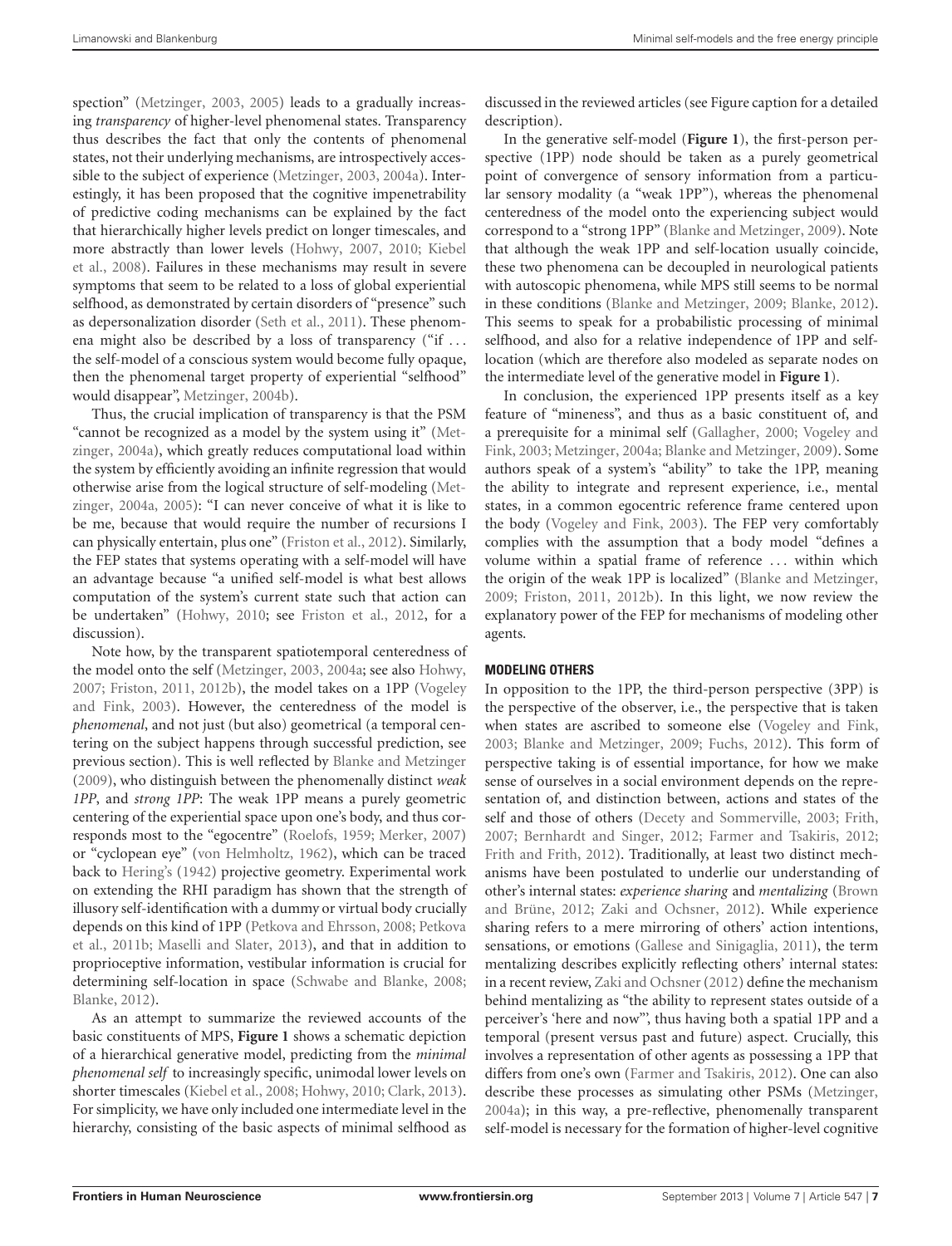

<span id="page-7-0"></span>generative model (a predictive coding scheme, lighter arrows) infers hidden causes—and thus ultimately, the self as the single cause—of sensory input via minimization of prediction error [\(Friston](#page-9-6), [2011](#page-9-6)). For simplicity, only one intermediate level of nodes within the hierarchy is displayed, consisting of the basic properties of minimal selfhood as reviewed (white circles). As a (simplified) illustration of the hierarchical generative processing, the case of the 1PP is highlighted. Here, descending predictions of the unified self-model (black arrows) generate sensory data *s*(*i*) in the respective modalities (auditory and visual). This happens via a hierarchy of hidden states  $x^{(i)}$  and hidden

and [social mental concepts](#page-9-9) [\(Metzinger](#page-10-10)[,](#page-9-9) [2003](#page-10-10)[,](#page-9-9) [2004a,](#page-10-2) [2005](#page-11-3)[;](#page-9-9) Edelman, [2008](#page-9-9); [Blanke and Metzinger](#page-9-0), [2009\)](#page-9-0).

Humans display first instances of experience sharing almost from birth onwards [\(Tomasello et al.](#page-11-25), [2005](#page-11-25)), for example, human infants as young as one hour after birth can already imitate facial gestures [\(Meltzoff and Moore, 1983](#page-10-46)). It hence seems that an "experiential connection" between self and others is already present in newborn infants [\(Gallagher and Meltzoff](#page-10-47), [1996;](#page-10-47) [Fuchs,](#page-10-44) [2012\)](#page-10-44). Another example for such a pre-reflective self-other conin general, [Hohwy](#page-10-6), [2007\)](#page-10-6) is a result of the model's successful predictions and thus implicitly symbolized by the arrows. Input into this system-model comes from intero- and exteroception (blue circles), while active inference is a means of changing predicted input in all modalities through interaction with the environment. As the model-evidence is evidence for the agent's existence [\(Friston, 2011](#page-9-6), [2013b](#page-10-19)), the model will necessarily be a veridical model of the agent: if there was too much unexplained prediction error, the model would be abandoned in favor of a model with a higher evidence; the self in the present form would cease to exist [\(Hohwy, 2010](#page-10-9); [Friston](#page-9-6), [2011](#page-9-6), [2012b\)](#page-10-18).

nection [is sensorimotor mirroring \("neural resonance",](#page-11-24) Zaki and Ochsner, [2012\)](#page-11-24). Many studies have reported vicarious activations of the m[otor system by observing others' actions \(](#page-11-26)Rizzolatti and Craighero, [2004\)](#page-11-26), or likewise of the somatosensory system by the observation of touch [\(Keysers et al.](#page-10-48), [2010\)](#page-10-48) or pain to others [\(Bernhardt and Singer, 2012](#page-9-39)). These findings suggest a very basic, automatic activation of one's representations to another person's action i[ntentions, or experience](#page-11-24) [\(Keysers et al.](#page-10-48)[,](#page-11-24) [2010](#page-10-48)[;](#page-11-24) Zaki and Ochsner, [2012\)](#page-11-24). There have been arguments for a link between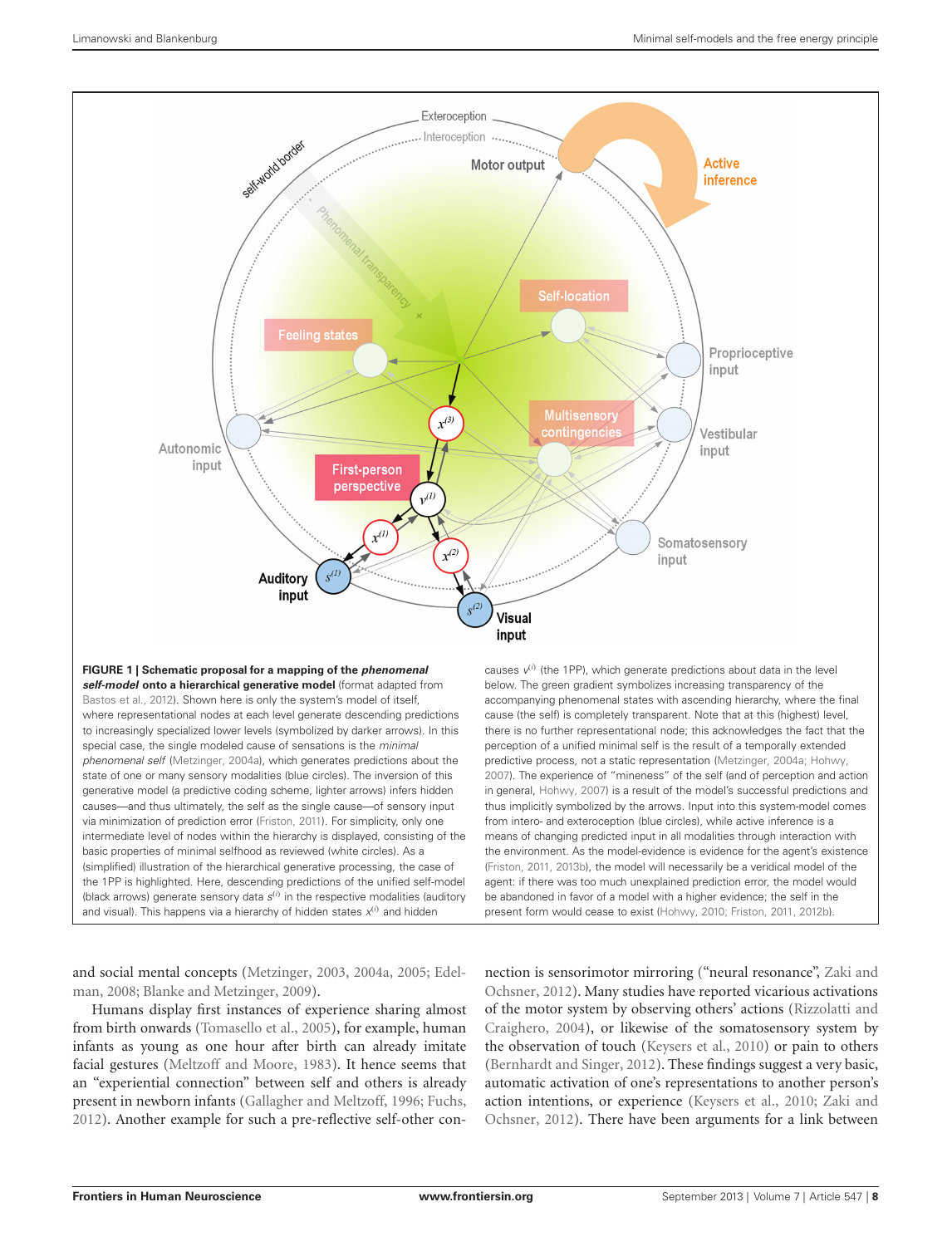sensory mirroring mechanisms and higher-level perspective taking abilities (see [Preston and de Waal](#page-11-27), [2002](#page-11-27), for a discussion), suggesting that although such vicarious responses are activated auto[matically, they are not purely sensory-driven \(](#page-11-28)Singer and Lamm, [2009\)](#page-11-28).

The FEP emphasizes models of the behavior and intentions of others as a crucial determinant of our own behavior [\(Frith, 2007;](#page-10-7) [Friston](#page-9-13), [2012a\)](#page-9-13). It has accordingly been proposed that mechanisms of social cognition are based on predictive coding as well [\(Baker et al., 2011;](#page-9-44) [Brown and Brüne](#page-9-18), [2012](#page-9-18); [Frith and Frith, 2012](#page-10-45)), where perspective taking can be described as forming "second order representations" [\(Friston](#page-10-19), [2013b](#page-10-19)). In other words, as agents, we also have to predict the behavior of other agents, by not only generating a model of the physical world (and our body) but also of the mental world-models of our conspecifics based on their behavior [\(Frith, 2007](#page-10-7); [Frith and Frith, 2012](#page-10-45)). Crucially, we have to continually update our models of others' mental states via prediction errors, because these states are not stable but vary over time [\(Frith and Frith](#page-10-45), [2012](#page-10-45)). This task is far from trivial, and involves many levels of differential self-other modeling ranging from a purely spatial differentiation (other agents occupy different positions in the world) to the abstract modeling of other minds like in Theory of Mind [\(Vogeley and Fink, 2003](#page-11-2); [Baker et al., 2011](#page-9-44)).

Several recent accounts have proposed that associative learning updated through prediction errors is a common computational mechanism underlying both reward learning and social learning [\(Behrens et al.](#page-9-45), [2008;](#page-9-45) [Hampton et al.](#page-10-49), [2008;](#page-10-49) [Frith and Frith](#page-10-45), [2012\)](#page-10-45). Experimental evidence from these studies suggests that prediction errors code for false predictions about others' mental states [\(Behrens et al.](#page-9-45), [2008;](#page-9-45) [Hampton et al.](#page-10-49), [2008\)](#page-10-49), and even for discrepancies between predictions of others and actual outcome of their choice [\(Apps et al.](#page-9-46), [2013](#page-9-46)). Interestingly, it seems that even low-level predictions can also be updated interactively. For example, dyads of individuals with similar perceptual sensitivity may benefit from interactive decision-making, as shown by an increased performance in a collective perceptual decision task duri[ng which levels of confidence were communicated \(](#page-9-47)Bahrami et al., [2010](#page-9-47)). As mentioned before, if these basic predictive mechanisms fail, pathological behavior can emerge [\(Fletcher and Frith](#page-9-41), [2008;](#page-9-41) [Brown et al.](#page-9-35), [2013\)](#page-9-35). For example, perspective taking abilities seem to be often impaired in individuals suffering from Autism Spectrum Disorder (ASD; [Oberman and Ramachandran](#page-11-29), [2007;](#page-11-29) but cf. [Hamilton et al., 2007](#page-10-50)), while there is also evidence for impaired predictive coding mechanisms in ASD [\(Friston](#page-9-13), [2012a\)](#page-9-13).

An intriguing question is whether the brain uses the same models to generate predictions about own and other behavior. In a predictive coding account of action understanding, Kilner and colleagues [\(Kilner et al.](#page-10-21), [2007](#page-10-21); [Friston et al., 2011\)](#page-10-16) have argued that the *mirror neuron system* is part of a generative model predicting the sensory consequences of actions, and that indeed, it seems that the brain applies the same model to predict one's own, and others' actions. Actions are thereby modeled on four hierarchical levels [\(Hamilton and Grafton](#page-10-51), [2008](#page-10-51)): intentions, goals, kinematics, and muscles. By inversion of the model, the brain can thus infer the causes of own and others' actions, via explaining away prediction error across these four levels. Thus the mirror neu-

ron system is active during action observation because the "own" generative model is inverted to infer the intention underlying the obser[ved](#page-10-5) [action.](#page-10-5) [A](#page-10-5) [similar](#page-10-5) [argument](#page-10-5) [is](#page-10-5) [made](#page-10-5) [by](#page-10-5) Gallese and Sinigaglia [\(2011\)](#page-10-5) (see also [Goldman and de Vignemont](#page-10-52), [2009](#page-10-52)) to explain embodied simulation in general by the fact that representations of states of the self and others' states have the same bodily format, and thus the same constraints. Correspondingly, there is evidence that the same neuronal structures may be involved in predicting own and others' internal states [\(Bernhardt and Singer](#page-9-39), [2012](#page-9-39)), for example, in predicting how pain will feel for others [\(Singer et al.](#page-11-30), [2004](#page-11-30)). In sum, there is strong evidence that others' mental states are inferred via internal models. It seems that the use of generative models by the brain can explain many of these basic, as well as more elaborated social mechanisms. Thereby (at least partially) common predictive mechanisms for self and others strongly support the notion of perspective taking as an "embodied cognitive process" [\(Kessler and Thomson, 2010\)](#page-10-53). This is a relatively young, but promising field of research; it is up to future studies to evaluate the explanatory power of the FEP in this domain.

# **CONCLUSION**

In this review, we have summarized proposals from different authors, all emphasizing the concept of hierarchical generative models to explain processes underlying the bodily foundations of MPS, including its fundamental constituents such as multisensory integration, the sense of agency, the experience of mineness, perspectivity, and its phenomenal transparency. We have reviewed these free energy accounts of key aspects of minimal selfhood in the light of the premise that the self is the result of a generative process of self-modeling [\(Metzinger, 2004a;](#page-10-2) [Hohwy](#page-10-6), [2007\)](#page-10-6). The approaches reviewed here show that the FEP complies with the claim that minimal selfhood emerges from physiological processes [\(Gallagher](#page-10-37)[,](#page-9-0) [1986](#page-10-37)[,](#page-9-0) [2000](#page-10-33)[;](#page-9-0) [Zahavi](#page-11-0)[,](#page-9-0) [1999](#page-11-0)[;](#page-9-0) [Legrand](#page-10-4)[,](#page-9-0) [2006](#page-10-4)[;](#page-9-0) Blanke and Metzinger, [2009\)](#page-9-0), and acknowledges both the phenomenal and spatiotemporal centeredness of the generative self-model as a key for minimal self-awareness. Albeit still schematic, these accounts demonstrate that the predictive coding account can inform theoretical and experimental approaches towards the normal and pathological self. The FEP is increasingly gaining influence as a "deeply unified account of perception, cognition, and action" [\(Friston, 2010;](#page-9-1) [Hohwy](#page-10-9), [2010](#page-10-9); [Apps and Tsakiris](#page-9-8), [2013;](#page-9-8) [Clark](#page-9-11), [2013](#page-9-11)), up to recent accounts proposing it as a general mechanism underlying evolution and the "emergence of life" itself [\(Friston](#page-10-54), [2013c](#page-10-54)). A particular strength of the approach seems to be that it makes relatively few conceptual assumptions [\(Hohwy, 2007](#page-10-6), [2010](#page-10-9); [Friston](#page-9-34), [2008](#page-9-34); [Friston and Kiebel](#page-10-15), [2009](#page-10-15); [Friston et al.](#page-10-17), [2012](#page-10-17)), thus being capable of formalizing both spatial and social aspects of selfmodels. Of course, there are many outstanding issues, and the free energy formulation will have to withstand thorough empirical testing (for discussions, [Friston et al., 2012](#page-10-17); [Apps and Tsakiris](#page-9-8), [2013](#page-9-8); see [Clark](#page-9-11), [2013\)](#page-9-11). While it is well-established in the domains of action and perception, future work will have to show whether the FEP can be similarly influential in cognitive and social dom[ains. Particularly, the social domain lacks models \(](#page-10-45)Frith and Frith, [2012](#page-10-45)), and currently the FEP seems one of the most promising candidate theories to formally describing the mechanisms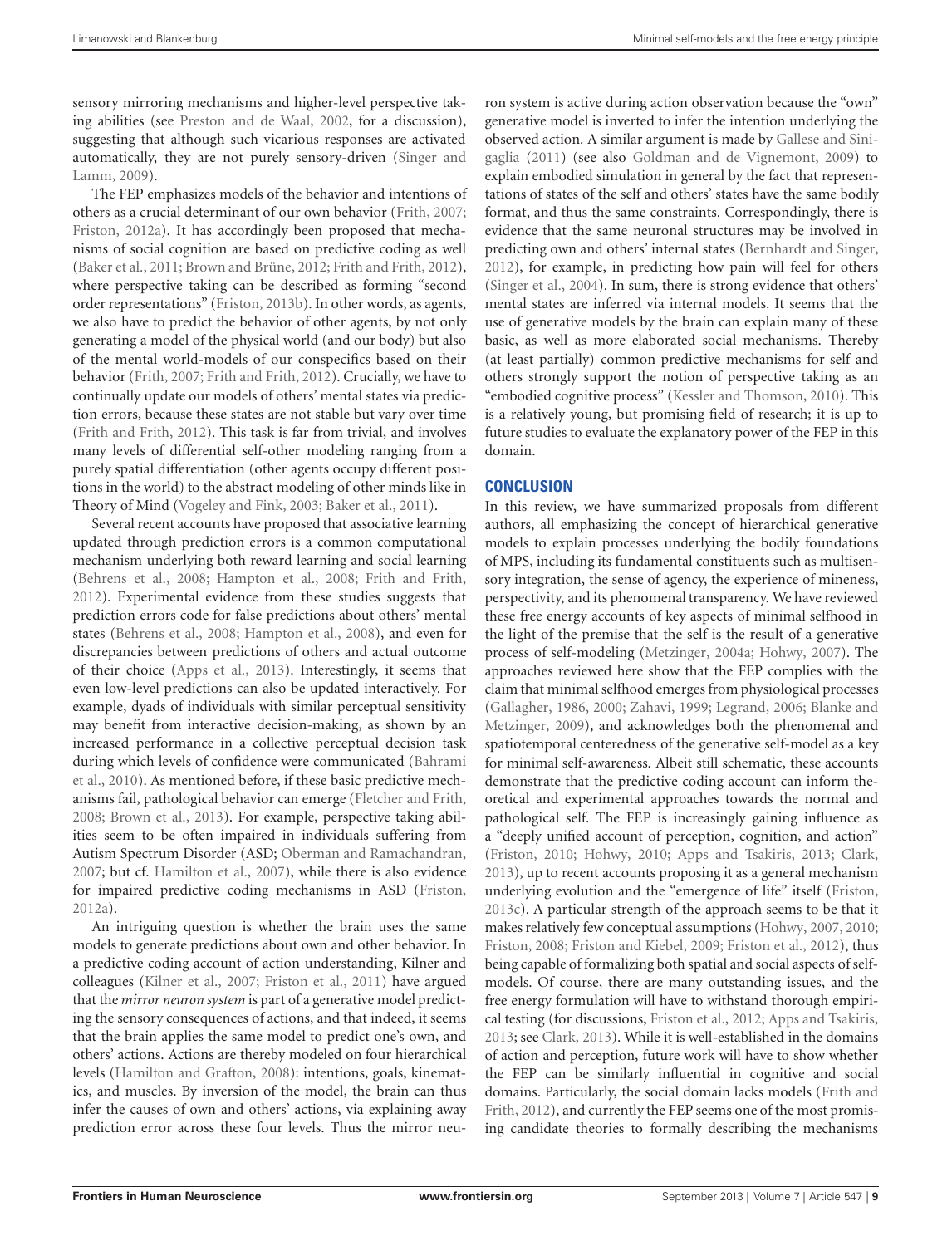underlying the experience of being a "self in relation to others" [\(Frith, 2007](#page-10-7); [Friston](#page-9-13), [2012a\)](#page-9-13). The FEP may thus provide a framework to address philosophical debates about self-modeling [\(Gal-](#page-10-55) lagher, [2005b](#page-10-55); cf. [Metzinger](#page-11-31), [2006](#page-11-31)), and perhaps help to bridge gaps between neuroscientific and philosophical approaches to the self.

#### **REFERENCES**

- <span id="page-9-3"></span>Anderson, M. L., and Perlis, D. R. (2005). The roots of self-awareness. *Phenomenol. Cogn. Sci.* 4, 297– 333. doi: 10.1007/s11097-005- 4068-0
- <span id="page-9-8"></span>Apps, M. A., and Tsakiris, M. (2013). The free-energy self: a predictive coding account of self-recognition. *Neurosci. Biobehav. Rev.* doi: 10. 1016/j.neubiorev.2013.01.029. [Epub ahead of print].
- <span id="page-9-46"></span>Apps, M. A., Green, R., and Ramnani, N. (2013). Reinforcement learning signals in the anterior cingulate cortex code for others' false beliefs. *Neuroimage* 64, 1–9. doi: 10.1016/j. neuroimage.2012.09.010
- <span id="page-9-24"></span>Armel, K. C., and Ramachandran, V. S. (2003). Projecting sensations to external objects: evidence from skin conductance response. *Proc. Biol. Sci.* 270, 1499–1506. doi: 10. 1098/rspb.2003.2364
- <span id="page-9-42"></span>Aspell, J. E., Lenggenhager, B., and Blanke, O. (2009). Keeping in touch with one's self: multisensory mechanisms of self-consciousness. *PLoS One* 4:e6488. doi: 10.1371/journal. pone.0006488
- <span id="page-9-47"></span>Bahrami, B., Olsen, K., Latham, P. E., Roepstorff, A., Rees, G., and Frith, C. D. (2010). Optimally interacting minds. *Science* 329, 1081–1085. doi: 10.1126/science. 1185718
- <span id="page-9-44"></span>Baker, C. L., Saxe, R. R., and Tenenbaum, J. B. (2011). "Bayesian theory of mind: modeling joint beliefdesire attribution," in *Proceedings of the Thirty-Second Annual Conference of the Cognitive Science Society*, Boston, 2469–2474.
- <span id="page-9-14"></span>Bastos, A. M., Usrey, W. M., Adams, R. A., Mangun, G. R., Fries, P., and Friston, K. J. (2012). Canonical microcircuits for predictive coding. *Neuron* 76, 695–711. doi: 10.1016/j. neuron.2012.10.038
- <span id="page-9-38"></span>Bechara, A., Damasio, H., and Damasio, A. R. (2000). Emotion, decision making and the orbitofrontal cortex. *Cereb. Cortex* 10, 295–307. doi: 10. 1093/cercor/10.3.295
- <span id="page-9-45"></span>Behrens, T. E., Hunt, L. T., Woolrich, M. W., and Rushworth, M. F. (2008). Associative learning of social value. *Nature* 456, 245–249. doi: 10. 1038/nature07538
- <span id="page-9-2"></span>Bermúdez, J. L., Marcel, A. J., and Eilan, N. (Eds.). (1998). *The Body and the Self*. Cambridge: MIT Press.
- <span id="page-9-39"></span>Bernhardt, B. C., and Singer, T. (2012). The neural basis of empathy. *Annu. Rev. Neurosci.* 35, 1–23. doi: 10.1146/annurev-neuro-062111- 150536
- <span id="page-9-40"></span>Blakemore, S. J., Wolpert, D. M., and Frith, C. D. (2002). Abnormalities in the awareness of action. *Trends Cogn. Sci.* 6, 237–242. doi: 10. 1016/S1364-6613(02)01907-1
- <span id="page-9-4"></span>Blanke, O. (2012). Multisensory brain mechanisms of bodily selfconsciousness. *Nat. Rev. Neurosci.* 13, 556–571. doi: 10.1038/nrn 3292
- <span id="page-9-0"></span>Blanke, O., and Metzinger, T. (2009). Full-body illusions and minimal phenomenal selfhood. *Trends Cogn. Sci.* 13, 7–13. doi: 10.1016/j.tics. 2008.10.003
- <span id="page-9-33"></span>Botvinick, M. (2004). Probing the neural basis of body ownership. *Science* 305, 782–783. doi: 10.1126/science. 1101836
- <span id="page-9-21"></span>Botvinick, M., and Cohen, J. (1998). Rubber hands 'feel' touch that eyes see. *Nature* 391, 756. doi: 10. 1038/35784
- <span id="page-9-18"></span>Brown, E. C., and Brüne, M. (2012). The role of prediction in social neuroscience. *Front. Hum. Neurosci.* 6:147. doi: 10.3389/fnhum. 2012.00147
- <span id="page-9-35"></span>Brown, H., Adams, R. A., Parees, I., Edwards, M., and Friston, K. (2013). Active inference, sensory attenuation and illusions.*Cogn. Process.* doi: 10.1007/s10339-013-0571- 3. [Epub ahead of print].
- <span id="page-9-28"></span>Brown, H., and Friston, K. J. (2012). Free-energy and illusions: the cornsweet effect. *Front. Psychol.* 3:43. doi: 10.3389/fpsyg.2012.00043
- <span id="page-9-12"></span>Bubic, A., Von Cramon, D. Y., and Schubotz, R. I. (2010). Prediction, cognition and the brain. *Front. Hum. Neurosci.* 4:25. doi: 10. 3389/fnhum.2010.00025
- <span id="page-9-5"></span>Clark, A. (1999). An embodied cognitive science? *Trends Cogn. Sci.* 3, 345–351. doi: 10.1016/s1364- 6613(99)01361-3
- <span id="page-9-11"></span>Clark, A. (2013). Whatever next? Predictive brains, situated agents, and the future of cognitive science. *Behav. Brain Sci.* 36, 181–204. doi: 10.1017/s0140525x12000477
- <span id="page-9-16"></span>Conant, R. C., and Ashby, W. R. (1970). Every good regulator of a system must be a model of that system. *Int. J. Syst. Sci.* 1, 89–97. doi: 10. 1080/00207727008920220
- <span id="page-9-31"></span>Costantini, M., and Haggard, P. (2007). The rubber hand illusion: sensitivity and reference frame for body ownership. *Conscious. Cogn.* 16, 229– 240. doi: 10.1016/j.concog.2007. 01.001
- <span id="page-9-20"></span>Critchley, H., and Seth, A. (2012). Will studies of macaque insula reveal the neural mechanisms of selfawareness? *Neuron* 74, 423–426. doi: 10.1016/j.neuron.2012.04.012
- <span id="page-9-36"></span>Critchley, H. D., Wiens, S., Rotshtein, P., Ohman, A., and Dolan, R. J. (2004). Neural systems supporting interoceptive awareness. *Nat. Neurosci.* 7, 189–195. doi: 10.1038/nn1176
- <span id="page-9-37"></span>Damasio, A. (1999). *The Feeling of What Happens: Body, Emotion and the Making of Consciousness.* London: Vintage Books.
- <span id="page-9-30"></span>de Preester, H., and Tsakiris, M. (2009). Body-extension versus body-incorporation: is there a need for a body-model? *Phenomenol. Cogn. Sci.* 8, 307–319. doi: 10. 1007/s11097-009-9121-y
- <span id="page-9-32"></span>de Vignemont, F. (2007). How many representations of the body? *Behav. Brain Sci.* 30, 204–205. doi: 10. 1017/s0140525x07001434
- <span id="page-9-29"></span>de Vignemont, F., Tsakiris, M., and Haggard, P. (2005). "Body mereology," in *Human Body Perception from the Inside Out*, eds G. Knoblich, I. M. Thornton, M. Grosjean and M. Shiffrar (New York: Oxford University Press), 147–170.
- <span id="page-9-43"></span>Decety, J., and Sommerville, J. A. (2003). Shared representations between self and other: a social cognitive neuroscience view. *Trends Cogn. Sci.* 7, 527–533. doi: 10.1016/j. tics.2003.10.004
- <span id="page-9-9"></span>Edelman, S. (2008). *Computing the Mind*. New York: Oxford University Press.
- <span id="page-9-19"></span>Edwards, M. J., Adams, R. A., Brown, H., Pareés, I., and Friston, K. J. (2012). A Bayesian account of 'hysteria'. *Brain* 135, 3495–3512. doi: 10. 1093/brain/aws129
- <span id="page-9-22"></span>Ehrsson, H. H., Spence, C., and Passingham, R. E. (2004). That's my hand! Activity in premotor cortex reflects feeling of ownership of a limb. *Science* 305, 875–877. doi: 10. 1126/science.1097011
- <span id="page-9-26"></span>Ehrsson, H. H. (2007). The experimental induction of out-of-body experiences. *Science* 317, 1048. doi: 10. 1126/science.1142175
- <span id="page-9-23"></span>Ehrsson, H. H., Holmes, N. P., and Passingham, R. E. (2005). Touching a rubber hand: feeling of body ownership is associated with activity in multisensory brain areas. *J. Neurosci.* 25, 10564–10573. doi: 10. 1523/jneurosci.0800-05.2005
- <span id="page-9-25"></span>Ehrsson, H. H., Wiech, K., Weiskopf, N., Dolan, R. J., and Passingham, R. E. (2007). Threatening a rubber hand that you feel is yours elicits a cortical anxiety response. *Proc. Natl. Acad. Sci. U S A* 104, 9828–9833. doi: 10.1073/pnas.0610011104
- <span id="page-9-7"></span>Farmer, H., and Tsakiris, M. (2012). The bodily social self: a link between phenomenal and narrative selfhood. *Rev. Philos. Psychol.* 3, 125–144. doi: 10.1007/s13164-012- 0092-5
- <span id="page-9-41"></span>Fletcher, P. C., and Frith, C. D. (2008). Perceiving is believing: a Bayesian approach to explaining the positive symptoms of schizophrenia. *Nat. Rev. Neurosci.* 10, 48–58. doi: 10. 1038/nrn2536
- <span id="page-9-15"></span>Fotopoulou, A. (2012). "Towards psychodynamic neuroscience," in *From the Couch to the Lab: Trends in Psychodynamic Neuroscience*, eds A. Fotopoulou, M. Conway and D. Pfaff (New York: Oxford University Press), 25–48.
- <span id="page-9-17"></span>Friston, K. (2005a). A theory of cortical responses. *Philos. Trans. R. Soc. Lond. B Biol. Sci.* 360, 815–836. doi: 10.1098/rstb.2005.1622
- <span id="page-9-27"></span>Friston, K. J. (2005b). Hallucinations and perceptual inference. *Behav. Brain Sci.* 28, 764–766. doi: 10. 1017/s0140525x05290131
- <span id="page-9-34"></span>Friston, K. (2008). Hierarchical models in the brain. *PLoS Comput. Biol.* 4:e1000211. doi: 10.1371/journal.pcbi.1000211
- <span id="page-9-10"></span>Friston, K. (2009). The free-energy principle: a rough guide to the brain? *Trends Cogn. Sci.* 13, 293–301. doi: 10.1016/j.tics.2009.04.005
- <span id="page-9-1"></span>Friston, K. (2010). The free-energy principle: a unified brain theory? *Nat. Rev. Neurosci.* 11, 127–138. doi: 10.1038/nrn2787
- <span id="page-9-6"></span>Friston, K. (2011). Embodied inference: or 'I think therefore I am, if I am what I think'. *The Implications of Embodiment: Cognition and Communication.* 89–125.
- <span id="page-9-13"></span>Friston, K. (2012a). Prediction, perception and agency. *Int. J. Psychophysiol.* 83, 248–252. doi: 10. 1016/j.ijpsycho.2011.11.014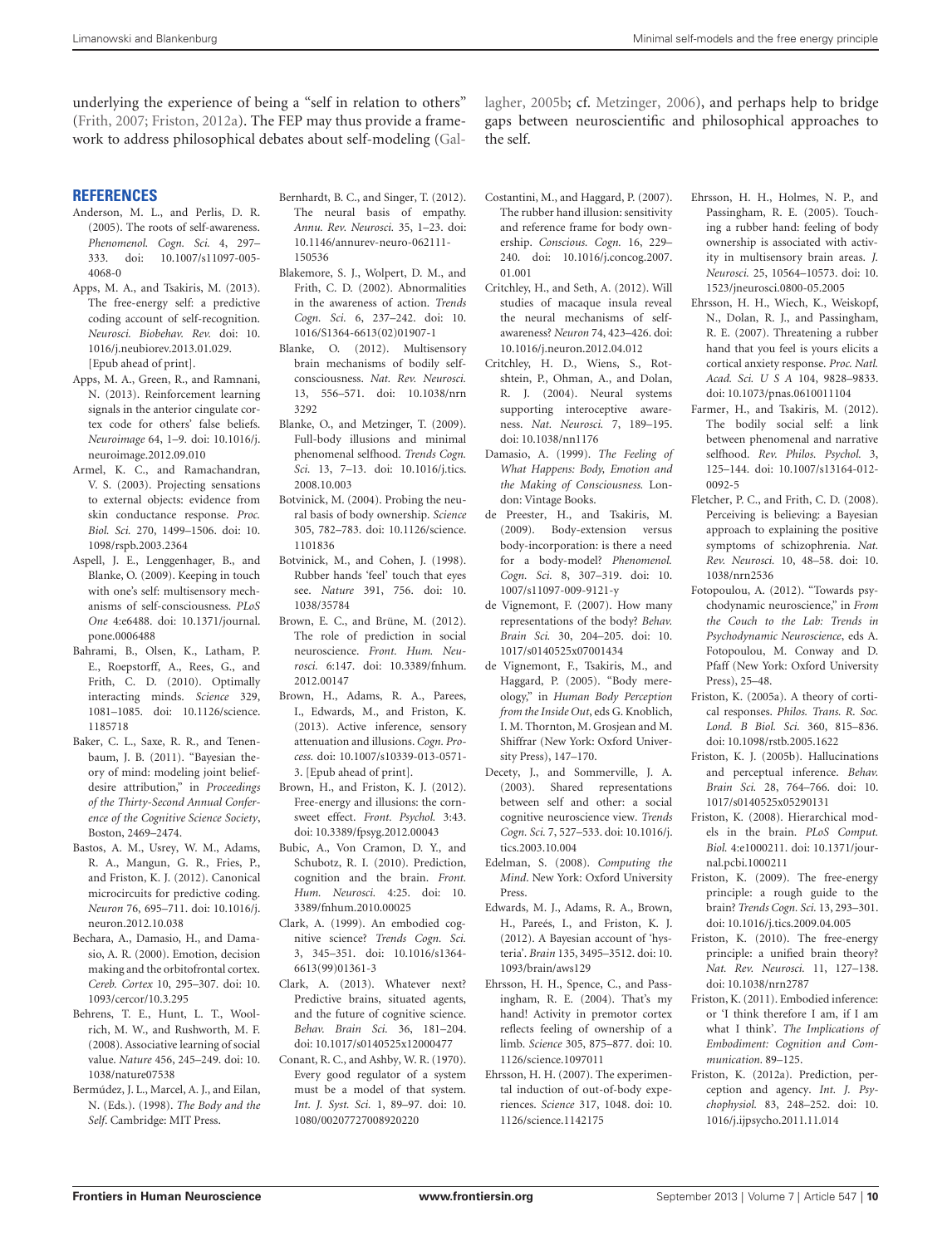- <span id="page-10-18"></span>Friston, K. (2012b). Embodied inference and spatial cognition. *Cogn. Process.* 13(Suppl. 1), S171–S177. doi: 10.1007/s10339-012-0519-z
- <span id="page-10-23"></span>Friston, K. (2013a). Active inference and free energy. *Behav. Brain Sci.* 36, 212–213. doi: 10. 1017/S0140525X12002142
- <span id="page-10-19"></span>Friston, K. (2013b). The fantastic organ. *Brain* 136, 1328–1332. doi: 10.1093/brain/awt038
- <span id="page-10-54"></span>Friston, K. (2013c). Life as we know it. *J. R. Soc. Interface* 10, 1–12. doi: 10. 1098/rsif.2013.0475
- <span id="page-10-20"></span>Friston, K. J., and Stephan, K. E. (2007). Free-energy and the brain. *Synthese* 159, 417–458. doi: 10.1007/s11229- 007-9237-y
- <span id="page-10-15"></span>Friston, K., and Kiebel, S. (2009). Predictive coding under the freeenergy principle. *Philos. Trans. R. Soc. Lond. B Biol. Sci.* 364, 1211–1221. doi: 10.1098/rstb.2008. 0300
- <span id="page-10-14"></span>Friston, K., Kilner, J., and Harrison, L. (2006). A free energy principle for the brain. *J. Physiol. Paris* 100, 70– 87. doi: 10.1016/j.jphysparis.2006. 10.001
- <span id="page-10-16"></span>Friston, K., Mattout, J., and Kilner, J. (2011). Action understanding and active inference. *Biol. Cybern.* 104, 137–160. doi: 10.1007/s00422-011- 0424-z
- <span id="page-10-17"></span>Friston, K., Thornton, C., and Clark, A. (2012). Free-energy minimization and the dark-room problem. *Front. Psychol.* 3:130. doi: 10.3389/fpsyg. 2012.00130
- <span id="page-10-7"></span>Frith, C. (2007). *Making Up the Mind: How the Brain Creates Our Mental World*. Oxford, UK: Blackwell.
- <span id="page-10-34"></span>Frith, C. (2012). Explaining delusions of control: the comparator model 20 years on. *Conscious. Cogn.* 21, 52–54. doi: 10.1016/j.concog.2011. 06.010
- <span id="page-10-45"></span>Frith, C. D., and Frith, U. (2012). Mechanisms of social cognition. *Annu. Rev. Psychol.* 63, 287–313. doi: 10.1146/annurev-psych-120710-100449
- <span id="page-10-44"></span>Fuchs, T. (2012). The phenomenology and development of social perspectives. *Phenomenol. Cogn. Sci.* 1–29. doi: 10.1007/s11097-012-9267-x
- <span id="page-10-37"></span>Gallagher, S. (1986). Lived body and environment. *Res. Phenomenol.* 16, 139–170. doi: 10. 1163/156916486x00103
- <span id="page-10-33"></span>Gallagher, S. (2000). Philosophical conceptions of the self: implications for cognitive science. *Trends Cogn. Sci.* 4, 14–21. doi: 10.1016/s1364- 6613(99)01417-5
- <span id="page-10-0"></span>Gallagher, S. (2005a). *How the Body Shapes the Mind.* Oxford: Clarendon Press.
- <span id="page-10-55"></span>Gallagher, S. (2005b). Metzinger's matrix: living the virtual life with a real body. *Psyche* 11, 1–9.
- <span id="page-10-38"></span>Gallagher, S. (2009). "Philosophical antecedents to situated cognition," in *Cambridge Handbook of Situated Cognition*, eds P. Robbins and M. Aydede (Cambridge: Cambridge University Press), 35–51.
- <span id="page-10-41"></span>Gallagher, S., and Cole, J. (1995). Body schema and body image in a deafferented subject. *J. Mind Behav.* 16, 369–390.
- <span id="page-10-47"></span>Gallagher, S., and Meltzoff, A. N. (1996). The earliest sense of self and others: Merleau-Ponty and recent developmental studies. *Philos. Psychol.* 9, 211–233. doi: 10. 1080/09515089608573181
- <span id="page-10-12"></span>Gallese, V., and Metzinger, T. (2003). Motor ontology: the representational reality of goals, actions and selves. *Philos. Psychol.* 16, 365–388. doi: 10.1080/0951508032000121760
- <span id="page-10-5"></span>Gallese, V., and Sinigaglia, C. (2011). What is so special about embodied simulation? *Trends Cogn. Sci.* 15, 512–519. doi: 10.1016/j.tics.2011. 09.003
- <span id="page-10-24"></span>Gibson, J. J. (1977). "The theory of affordances," in *Perceiving, Acting and Knowing*, eds R. Shaw, and J. Bransford (Hillsdale: Erlbaum), 67–82.
- <span id="page-10-52"></span>Goldman, A., and de Vignemont, F. (2009). Is social cognition embodied? *Trends Cogn. Sci.* 13, 154–159. doi: 10.1016/j.tics.2009.01.007
- <span id="page-10-1"></span>Grafton, S. T. (2009). Embodied cognition and the simulation of action to understand others. *Ann. N Y Acad. Sci.* 1156, 97–117. doi: 10.1111/j. 1749-6632.2009.04425.x
- <span id="page-10-50"></span>Hamilton, A. F. D. C., Brindley, R. M., and Frith, U. (2007). Imitation and action understanding in autistic spectrum disorders: how valid is the hypothesis of a deficit in the mirror neuron system? *Neuropsychologia* 45, 1859–1868. doi: 10. 1016/j.neuropsychologia.2006. 11.022
- <span id="page-10-51"></span>Hamilton, A. F., and Grafton, S. T. (2008). "The motor hierarchy: from kinematics to goals and intentions," in *Sensorimotor Foundations of Higher Cognition: Attention and Performance xxii*, eds Y. Rosetti, M. Kawato and P. Haggard (New York: Oxford University Press). 381–408.
- <span id="page-10-49"></span>Hampton, A. N., Bossaerts, P., and O'Doherty, J. P. (2008). Neural correlates of mentalizing-related computations during strategic interactions in humans. *Proc. Natl. Acad. Sci. U S A* 105, 6741–6746. doi: 10. 1073/pnas.0711099105
- <span id="page-10-40"></span>Head, H., and Holmes, G. (1911–1912). Sensory disturbances from cerebral lesions. *Brain* 34, 102–245. doi: 10. 1093/brain/34.2-3.102
- <span id="page-10-43"></span>Hering, E. (1942). *Spatial Sense and Movements of the Eye* (A. Raddle, Trans.). Baltimore, MD: American Academy of Optometry (original work published 1879).
- <span id="page-10-6"></span>Hohwy, J. (2007). The sense of self in the phenomenology of agency and perception. *Psyche (Stuttg)* 13, 1–20.
- <span id="page-10-9"></span>Hohwy, J. (2010). "The hypothesis testing brain: some philosophical applications," in *ASCS09: Proceedings of the 9th Conference of the Australasian Society for Cognitive Science*, Sydney, Australia, 135–144.
- <span id="page-10-22"></span>Hohwy, J. (2012). Attention and conscious perception in the hypothesis testing brain. *Front. Psychol.* 3:96. doi: 10.3389/fpsyg.2012.00096
- <span id="page-10-36"></span>Hohwy, J. (2013). Delusions, illusions and inference under uncertainty. *Mind Lang.* 28, 57–71. doi: 10. 1111/mila.12008
- <span id="page-10-25"></span>Hohwy, J., and Paton, B. (2010). Explaining away the body: experiences of supernaturally caused touch and touch on non-hand objects within the rubber hand illusion. *PLoS One* 5:e9416. doi: 10. 1371/journal.pone.0009416
- <span id="page-10-27"></span>Holmes, N. P., and Spence, C. (2004). The body schema and multisensory representation(s) of peripersonal space. *Cogn. Process.* 5, 94–105. doi: 10.1007/s10339-004-0013-3
- <span id="page-10-29"></span>IJsselsteijn, A. W., de Kort, Y. A. W., and Haans, A. (2006). Is this my hand i see before me? The rubber hand illusion in reality, virtual reality, and mixed reality. *Presence: Teleop. Virt.* 15, 455–464. doi: 10.1162/pres.15.4. 455
- <span id="page-10-8"></span>James, W. (1890). *The Principles of Psychology.* New York: Dover.
- <span id="page-10-53"></span>Kessler, K., and Thomson, L. A. (2010). The embodied nature of spatial perspective taking: embodied transformation versus sensorimotor interference. *Cognition* 114, 72–88. doi: 10.1016/j.cognition.2009.08.015
- <span id="page-10-48"></span>Keysers, C., Kaas, J. H., and Gazzola, V. (2010). Somatosensation in social perception. *Nat. Rev. Neurosci.* 11, 417–428. doi: 10.1038/nrn2833
- <span id="page-10-39"></span>Kiebel, S. J., Daunizeau, J., and Friston, K. J. (2008). A hierarchy of time-scales and the brain. *PLoS Comput. Biol.* 4:e1000209. doi: 10. 1371/journal.pcbi.1000209
- <span id="page-10-21"></span>Kilner, J. M., Friston, K. J., and Frith, C. D. (2007). Predictive coding: an account of the mirror neuron system. *Cogn. Process.* 8, 159– 166. doi: 10.1007/s10339-007- 0170-2
- <span id="page-10-13"></span>Knoblich, G., Elsner, B., Aschersleben, G., and Metzinger, T. (2003). Grounding the self in action. *Conscious. Cogn.* 12, 487–494. doi: 10. 1016/j.concog.2003.08.009
- <span id="page-10-4"></span>Legrand, D. (2006). The bodily self: the sensori-motor roots of pre-reflective self-consciousness. *Phenomenol. Cogn. Sci.* 5, 89–118. doi: 10.1007/s11097-005-9015-6
- <span id="page-10-28"></span>Lenggenhager, B., Tadi, T., Metzinger, T., and Blanke, O. (2007). Video ergo sum: manipulating bodily selfconsciousness. *Science* 24, 1096– 1099. doi: 10.1126/science.1143439
- <span id="page-10-31"></span>Lloyd, D. M. (2007). Spatial limits on referred touch to an alien limb may reflect boundaries of visuo-tactile peripersonal space surrounding the hand. *Brain Cogn.* 64, 104–109. doi:10.1016/j.bandc.2006.09.013
- <span id="page-10-30"></span>Longo, M. R., Schüür, F., Kammers, M. P. M., Tsakiris, M., and Haggard, P. (2008). What is embodiment? A psychometric approach. *Cognition* 107, 978–998. doi: 10.1016/j. cognition.2007.12.004
- <span id="page-10-32"></span>Longo, M. R., Schüür, F., Kammers, M. P. M., Tsakiris, M., and Haggard, P. (2009). Self awareness and the body image. *Acta Psychol. (Amst)* 132, 166–172. doi: 10.1016/j.actpsy.2009. 02.003
- <span id="page-10-26"></span>Makin, T. R., Holmes, N. P., and Ehrsson, H. H. (2008). On the other hand: dummy hands and peripersonal space. *Behav. Brain Res.* 191, 1–10. doi: 10.1016/j.bbr.2008.02.041
- <span id="page-10-35"></span>Maselli, A., and Slater, M. (2013). The building blocks of the full body ownership illusion. *Front. Hum. Neurosci.* 7:83. doi: 10.3389/fnhum. 2013.00083
- <span id="page-10-46"></span>Meltzoff, A. N., and Moore, M. K. (1983). Newborn infants imitate adult facial gestures. *Child Dev.* 54, 702–709. doi: 10.2307/1130058
- <span id="page-10-42"></span>Merker, B. (2007). Consciousness without a cerebral cortex: a challenge for neuroscience and medicine. *Behav. Brain Sci.* 30, 63–81. doi: 10. 1017/s0140525x07000891
- <span id="page-10-3"></span>Merleau-Ponty, M. (1962). *Phenomenology of Perception* (C. Smith, Trans.). London: Routledge and Kegan Paul (original work published 1945).
- <span id="page-10-10"></span>Metzinger, T. (2003). Phenomenal transparency and cognitive selfreference. *Phenomenol. Cogn. Sci.* 2, 353–393. doi: 10.1023/b:phen. 0000007366.42918.eb
- <span id="page-10-2"></span>Metzinger, T. (2004a). *Being No One: The Self-Model Theory of Subjectivity.* Cambridge: MIT Press.
- <span id="page-10-11"></span>Metzinger, T. (2004b). The subjectivity of subjective experience: a representationalist analysis of the